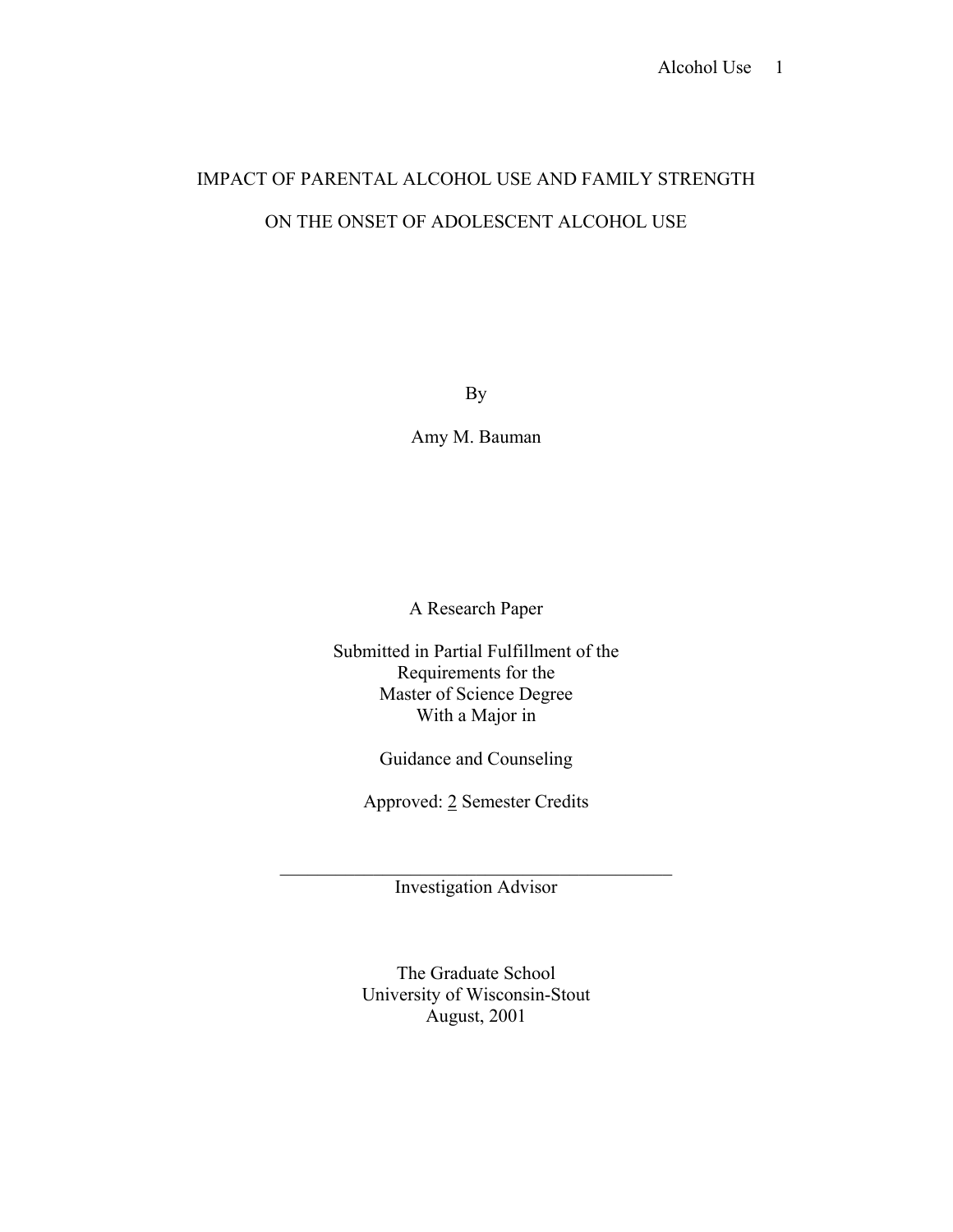# The Graduate School University of Wisconsin-Stout Menomonie, WI 54751

# ABSTRACT

| Bauman   |             | Amy          |           |
|----------|-------------|--------------|-----------|
| (Writer) | (Last Name) | (First Name) | (Initial) |

The Impact of Perceived Parental Alcohol Use and Family Strength on the Onset (Title)

of Adolescent Alcohol Use.

Guidance and Counseling Rod Crist 08/01 46 (Graduate Major) (Research Advisor) (Month/Year) (No. of Pages)

 $APA$ (Name of Style Manual Used in this Study)

 This correlational study was designed to investigate the relationship between perceived parental alcohol use and the onset of adolescent alcohol use. It was also designed to investigate the relationship between perceived family strength during adolescence and the onset of adolescent alcohol use.

 A convenience sample of 25 graduate students at the University of Wisconsin-Stout completed three surveys in addition to a demographic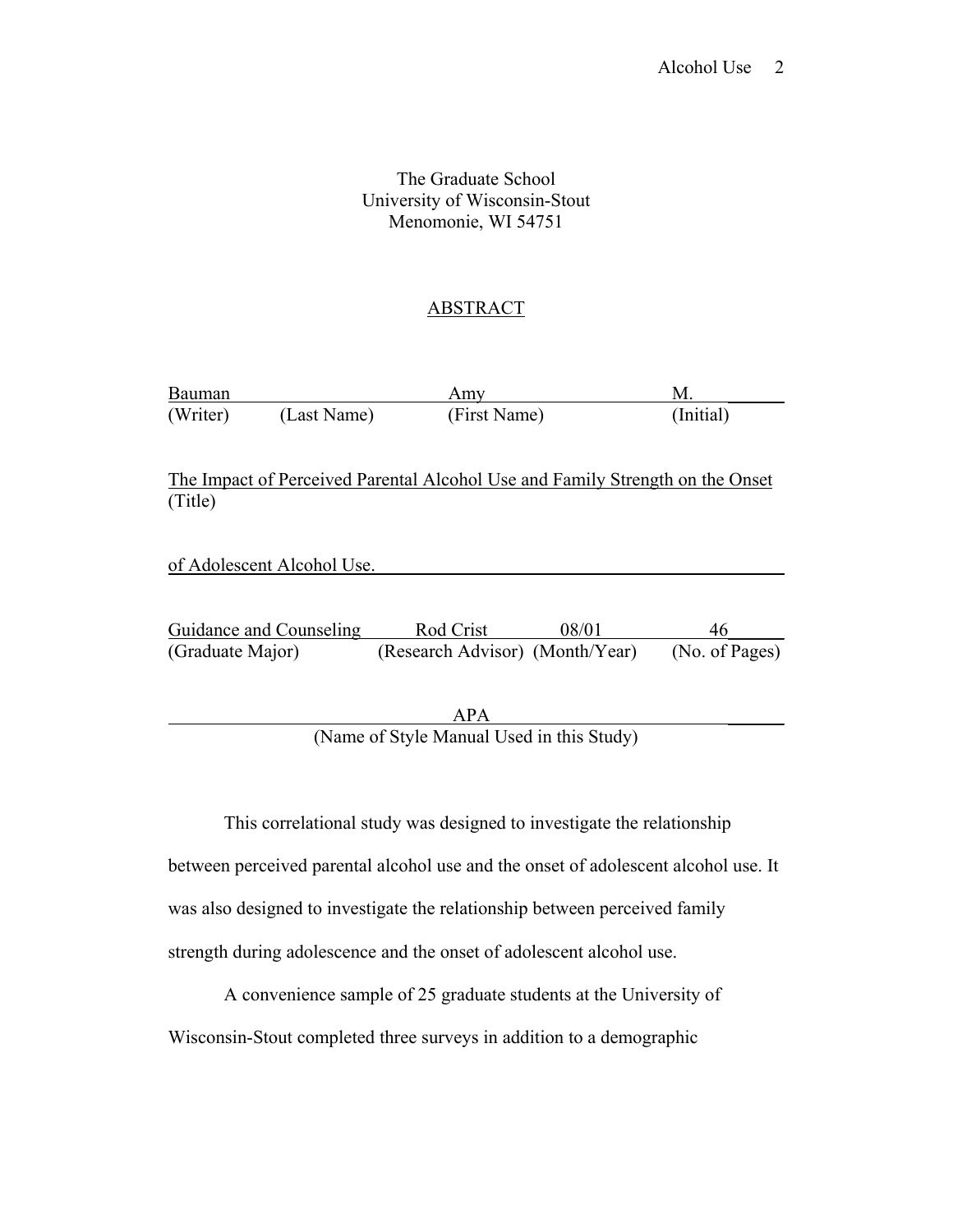information form. A portion of the Adolescent Alcohol Involvement Scale measured onset of adolescent alcohol use. The Family Strengths scale measured perceived family strength during adolescence and the Parental Substance Use Scale measured the adolescent's perceptions of frequency of parental alcohol use.

 Three Pearson's correlational tests were performed on the data for the above subject sample to investigate the relationships of interest.

 It was expected that a negative relationship would exist yielding a result that indicates that adolescents with perceptions of high frequency of parental alcohol use, both mother and father use, would correspond with low age of onset of adolescent alcohol use. It was also expected that a positive relationship would exist yielding a result that indicates that high perceived family strength would correspond with high age of onset of adolescent alcohol use.

 When looking at perceived parental alcohol use and onset of adolescent alcohol use, parental alcohol use was divided into perceived alcohol use by the adolescent's mother and perceived alcohol use by the adolescent's father. The results indicate that a significant negative relationship exits between perceived alcohol use by the adolescent's mother and onset of adolescent alcohol use. However, no significant relationship was found between perceived alcohol use by the adolescent's father and onset of adolescent alcohol use. In addition, the results indicate that no significant relationship exists between family strength and onset of adolescent alcohol use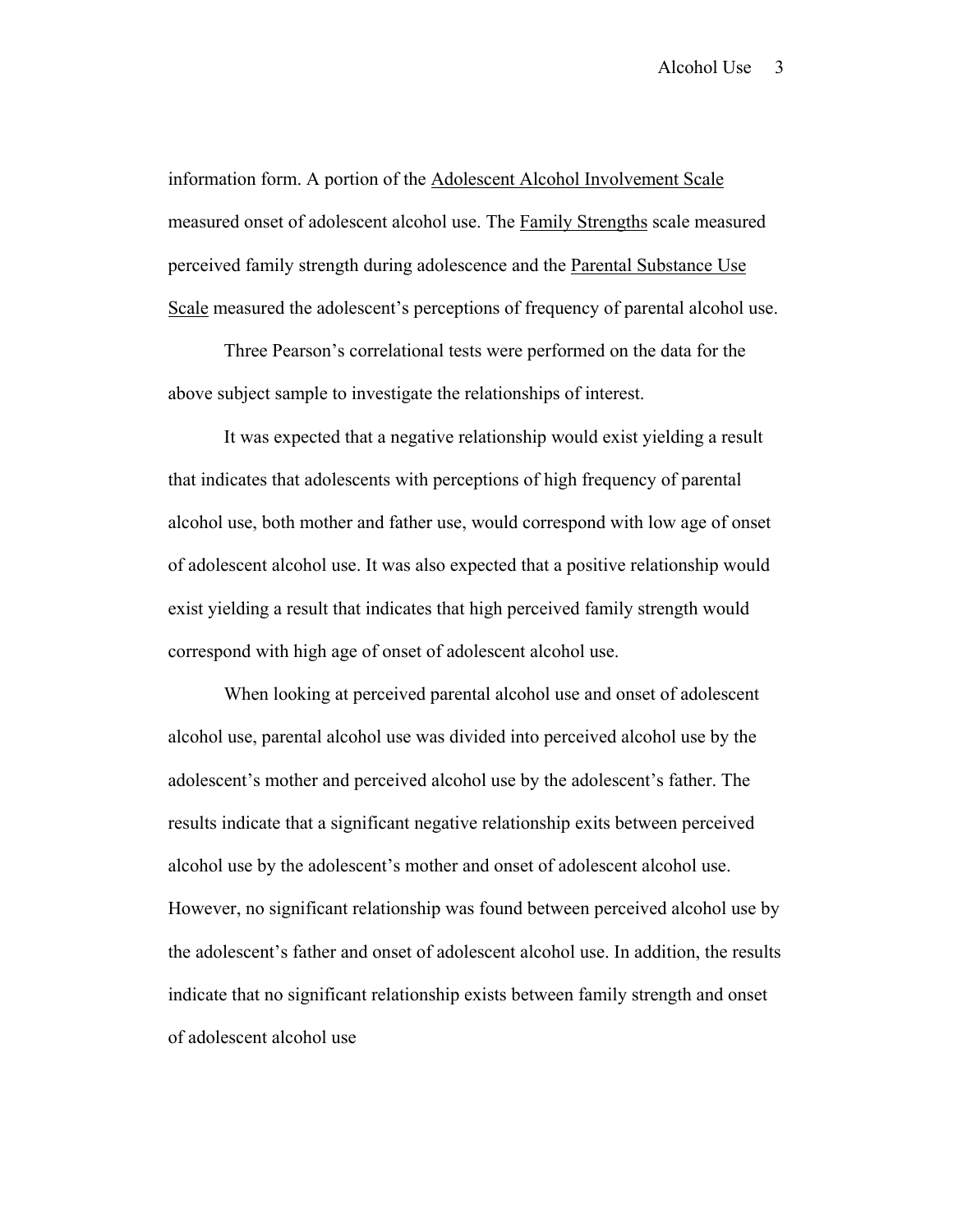# TABLE OF CONTENTS

| <b>CHAPTER</b>   |                         | <b>PAGE</b> |  |  |
|------------------|-------------------------|-------------|--|--|
| 1.               |                         |             |  |  |
|                  |                         |             |  |  |
|                  |                         |             |  |  |
| 2.               |                         |             |  |  |
|                  |                         |             |  |  |
|                  |                         |             |  |  |
|                  |                         |             |  |  |
| 3.               |                         |             |  |  |
|                  |                         |             |  |  |
|                  |                         |             |  |  |
|                  |                         |             |  |  |
|                  |                         |             |  |  |
|                  |                         |             |  |  |
| $\overline{4}$ . |                         |             |  |  |
| 5.               |                         |             |  |  |
|                  | $Conclusions. \dots 33$ |             |  |  |
|                  |                         |             |  |  |
|                  |                         |             |  |  |
|                  |                         |             |  |  |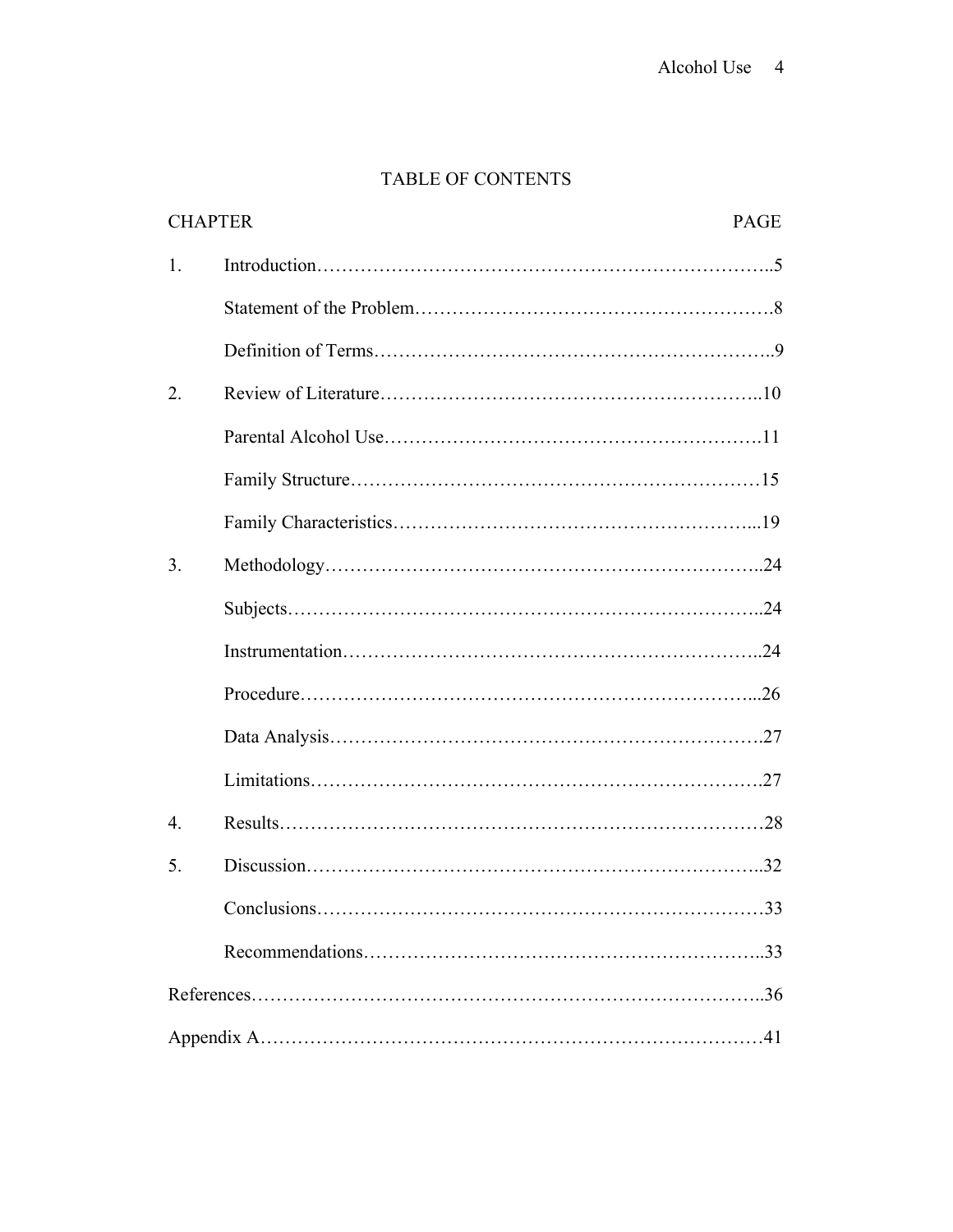#### CHAPTER 1

#### Introduction

 John W. Santrock (1996) defined adolescence as the developmental period of transition from childhood to early adulthood, entered at approximately 10 to 12 years of age and ending at 18 to 22 years of age. Adolescence can be seen as a volatile time in a person's life. It is the time when one finds out what one's aspirations and roles for the future may be. Because this is characteristically seen as an unstable time of life for many people, a person may experiment with adversity. When one is uncertain of the true core of one's being, this may be a cause of turmoil, which in turn makes one vulnerable to outside influences, some of which may be adverse. These outside influences greatly determine how easily the transition from childhood to adulthood occurs.

 Prevalence rates of alcohol use and abuse as well as problems related to alcohol of adolescents continue to be high and are a major source of concern (O'Malley, Johnston, & Bachman, 1998). In the 1997 Monitoring the Future (MTF) study, 82% of twelfth graders (ages 17 to 18) reported having consumed alcohol. In addition, 72% of tenth graders (ages 15 to 16) and 54% of eighth graders (ages 13 to14) reported having consumed alcohol (Johnston, O'Malley, & Bachman, 1998). It was also found that adolescent alcohol has been steadily increasing over the years. Therefore, understanding the factors involved in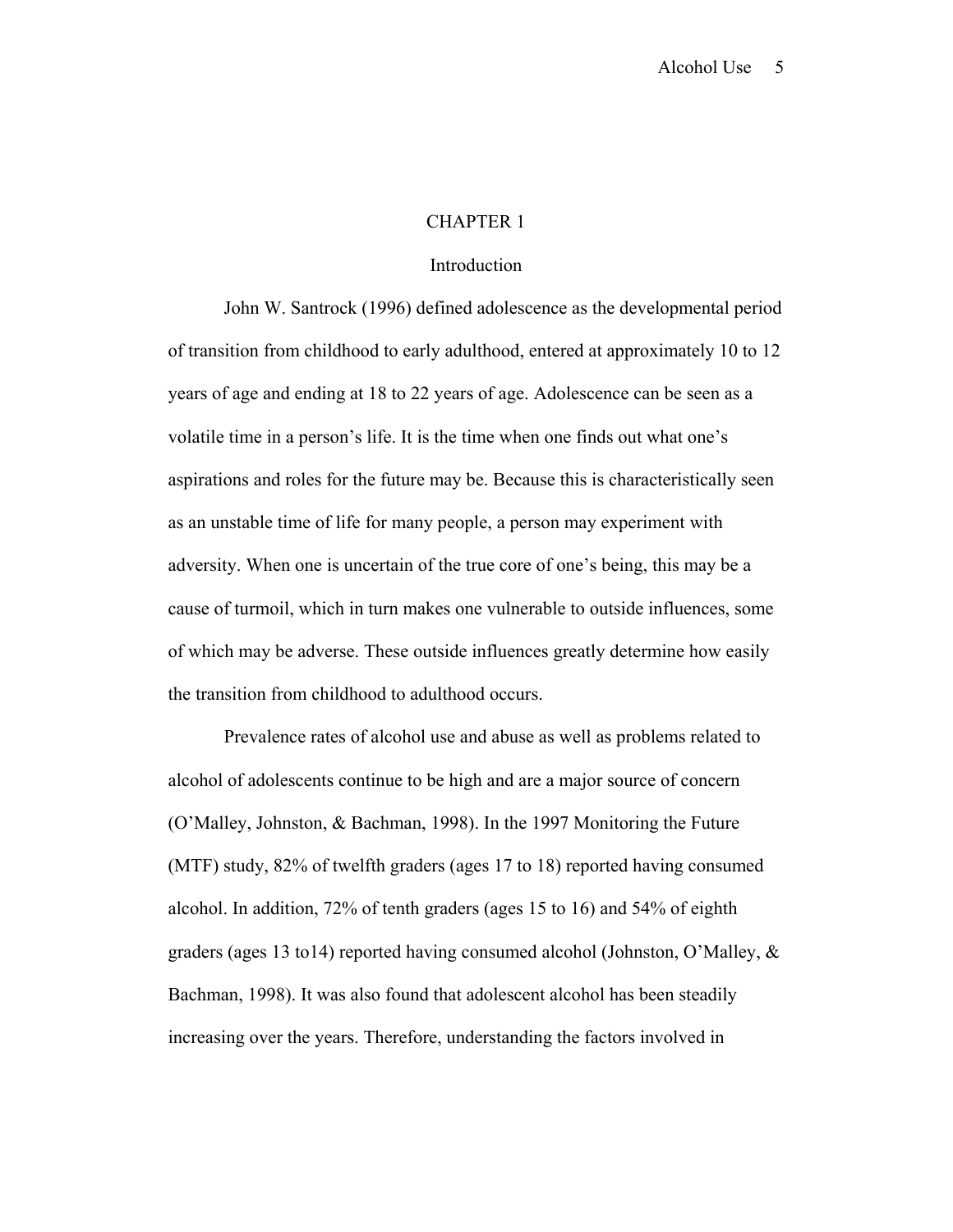adolescent alcohol use is critical due to the high number of adolescents initiating drinking during this developmental period, often occurring at an early age.

 Prior research that has addressed adolescent alcohol use has focused on a plethora of relational factors. Duncan, Duncan, and Hops (1994) found that peer encouragement is related to initial and elevated levels of alcohol use. Epstein, Botvin, Diaz, and Schinke (1995) not only addressed the impact of peers but also found that individual variables such as attitudes about alcohol and health-related knowledge about alcohol lowered adolescent drinking. In one study conducted by Needle, Su, Doherty, Lavee, and Brown (1988), family instability was found to be a risk factor associated with adolescent alcohol and drug use. Another study found that parental support and monitoring were significant contributors of adolescent outcomes of drinking (Barnes & Farrell, 1992). Anderson and Henry (1994) found that family bonding, family flexibility, and adolescent perceptions of openness in parent-adolescent communication were negatively correlated to adolescent substance use.

 Another specific factor that has bearing upon adolescent alcohol use is family modeling. Children imitate their parents, and this is one of the ways that they learn who they are. For instance, a child's first experiences with alcohol typically occurs within the context of the family, where parents serve as role models for how to drink, for what occasions it is acceptable to drink, and for what reasons alcohol is consumed (Collins, Leonard, & Searles, 1990). That is why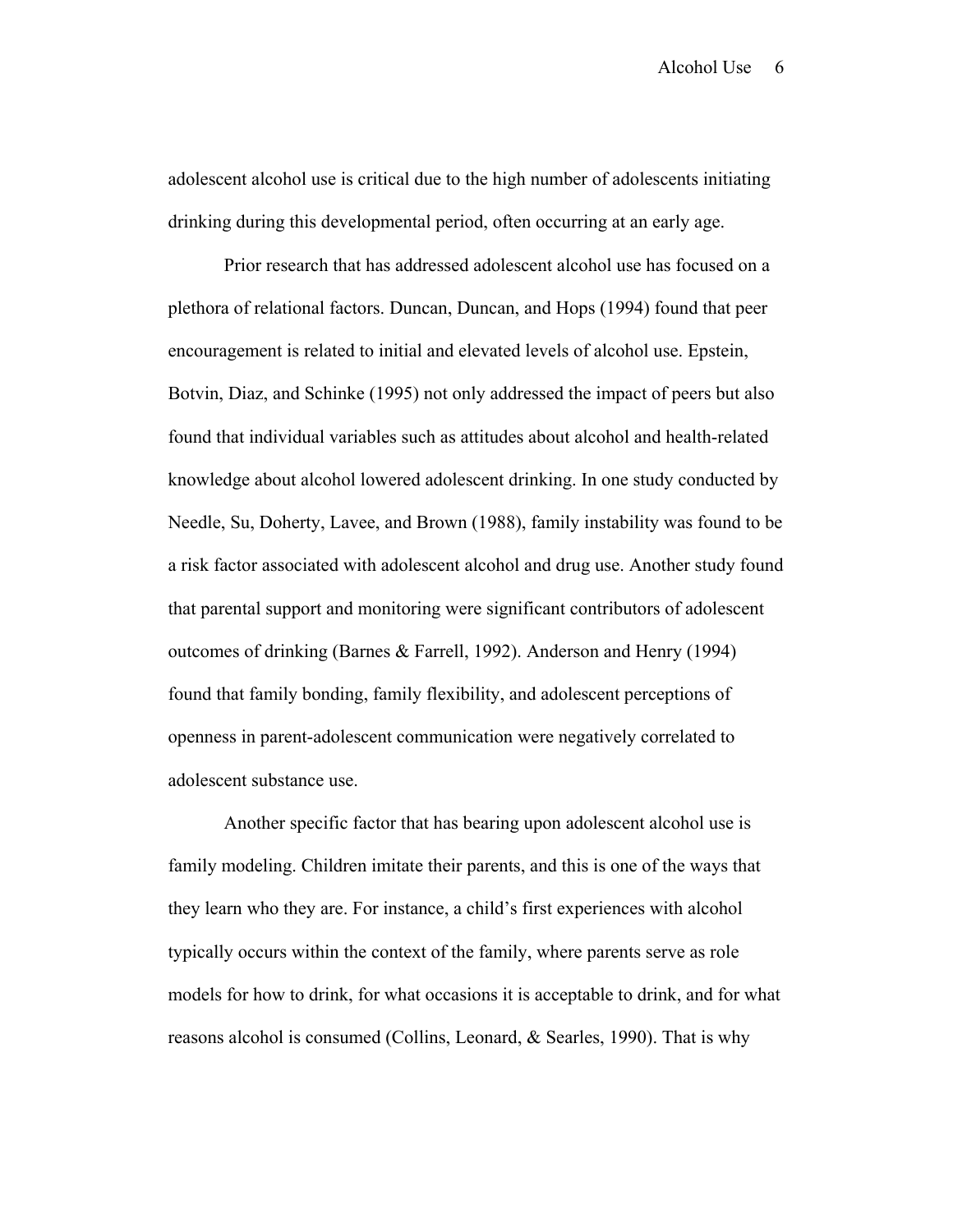parental alcohol use is of considerable interest when exploring adolescent alcohol use. There have been many studies (Newcomb, Maddahian, & Bentler, 1986; Anderson & Henry, 1994; Webb & Baer, 1995) that have reported a significant relationship between parental alcohol use and adolescent alcohol use. Brook, Whiteman, and Gordon (1983) found that lower stages of alcohol and other drug use occurred among adolescents who were not exposed to models of alcohol and drug use by parents. Barnes, Farrell, and Cairns (1986) also found that adolescent drinking is explained in part by parental models of drinking behavior.

 A review of the literature shows that parental alcohol use positively correlates with adolescent alcohol use, while family strength variables, such as family bonding and family flexibility, negatively correlates with adolescent alcohol use. Studies have also shown that the use of alcohol by early adolescents has steadily increased over the years. Therefore, one research hypothesis for this study is that there will be a strong negative correlation between adolescent's perception of frequency of parental alcohol use and onset of adolescent alcohol use. The second research hypothesis for this study is that there will be a strong positive correlation between adolescent's perception of family strength and onset of adolescent alcohol use.

 The importance of this study will be to determine if parental models of alcohol use and family strength have bearing upon the age at which adolescents initiate the use of alcohol. This is to determine which adolescents are particularly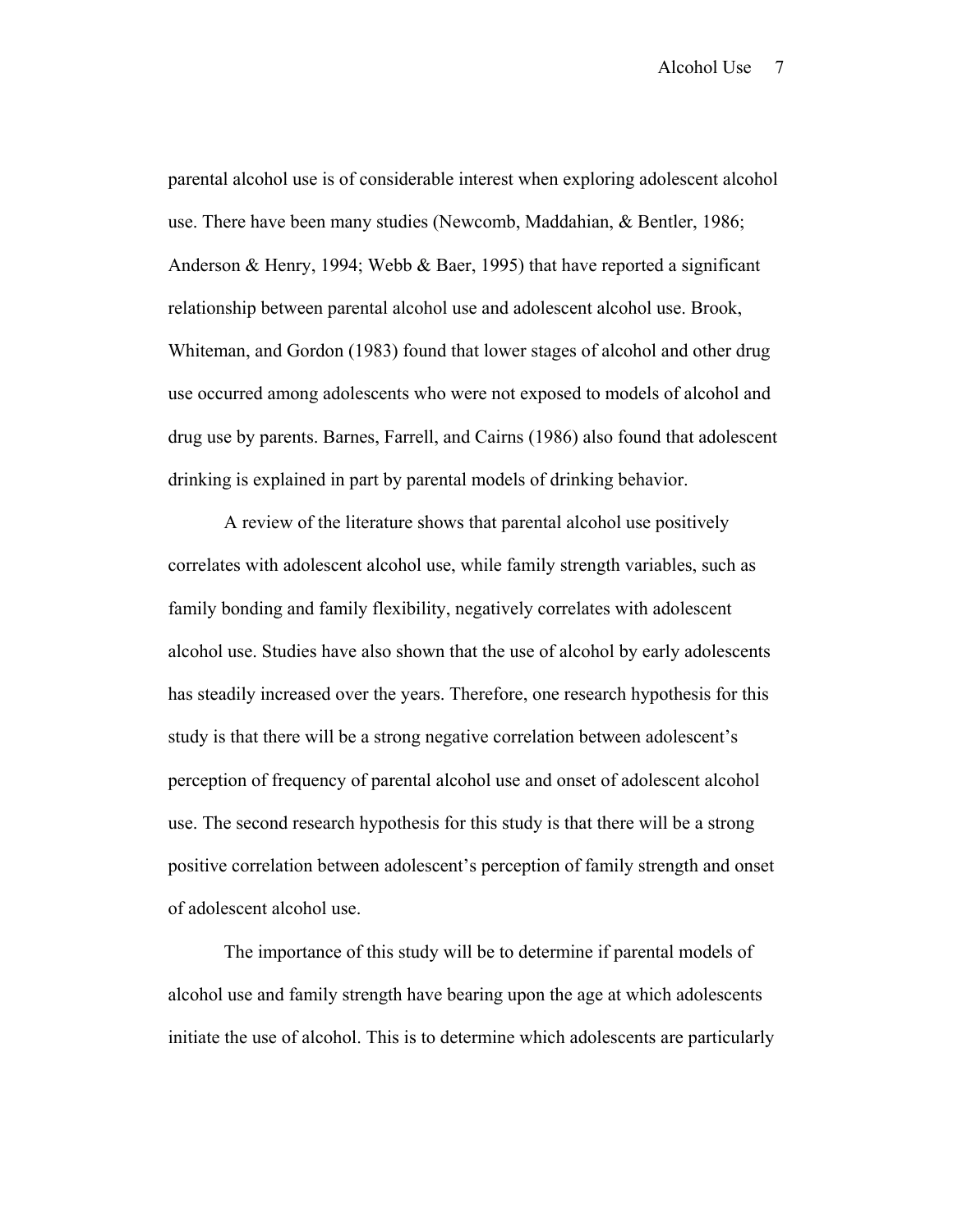vulnerable to alcohol consumption. A finding that relates the onset of adolescent alcohol use to parental alcohol use and family strength would provide insight into an important step for the development of developmental alcohol prevention programs for adolescents.

#### Statement of the Problem

 The purpose of this study is to investigate the relationship between adolescent's perceptions of frequency of parental alcohol use, as measured by the Parental Substance Use Scale, and onset of adolescent alcohol use, as measured by the Adolescent Alcohol Involvement Scale for University of Wisconsin-Stout graduate students in Play Therapy and Career/Occupational Placement and Transitions courses during the summer of 2001.

 Another purpose of this study is to investigate the relationship between adolescent's perceptions of family strength, as measured by the Family Strengths scale, and onset of adolescent alcohol use, as measured by the Adolescent Alcohol Involvement Scale for University of Wisconsin-Stout graduate students in Play Therapy and Career/Occupational Placement and Transitions courses during the summer of 2001.

#### Null Hypotheses

There is no statistically significant correlation between adolescent's perceptions of frequency of parental alcohol use and onset of adolescent alcohol use for University of Wisconsin-Stout graduate students. In addition, there is no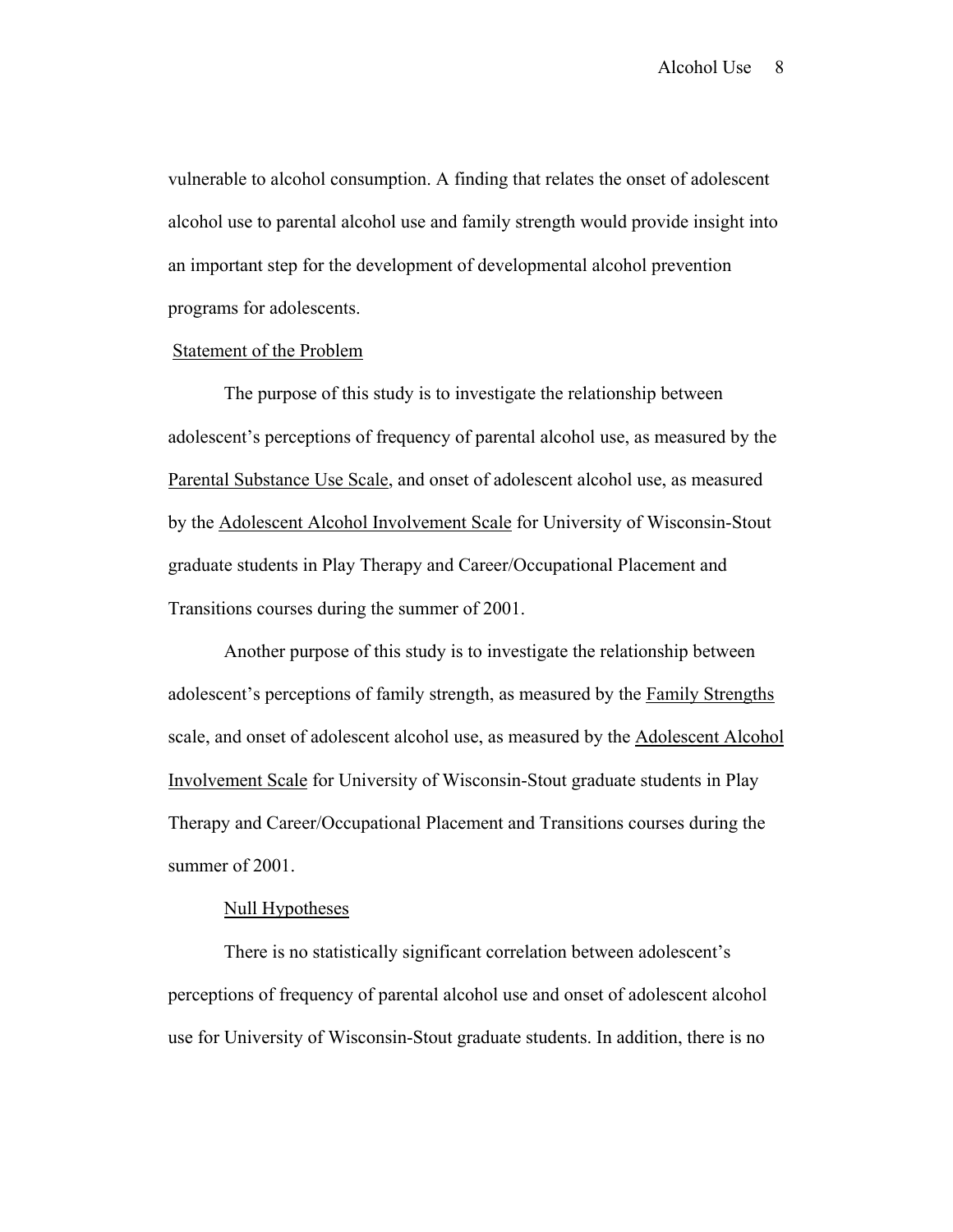statistically significant correlation between adolescent's perceptions of family strength and onset of adolescent alcohol use for University of Wisconsin-Stout graduate students.

# Definition of Terms

For clarity of understanding, the following terms need to be defined.

Adolescence- A developmental period of transition starting at age 10 to 12 years and ending at age 18 to 22 years.

Family- A kinship/structural group of persons related by blood, marriage, or adoption: usually related to the marital unit and including the rights and duties of parenthood.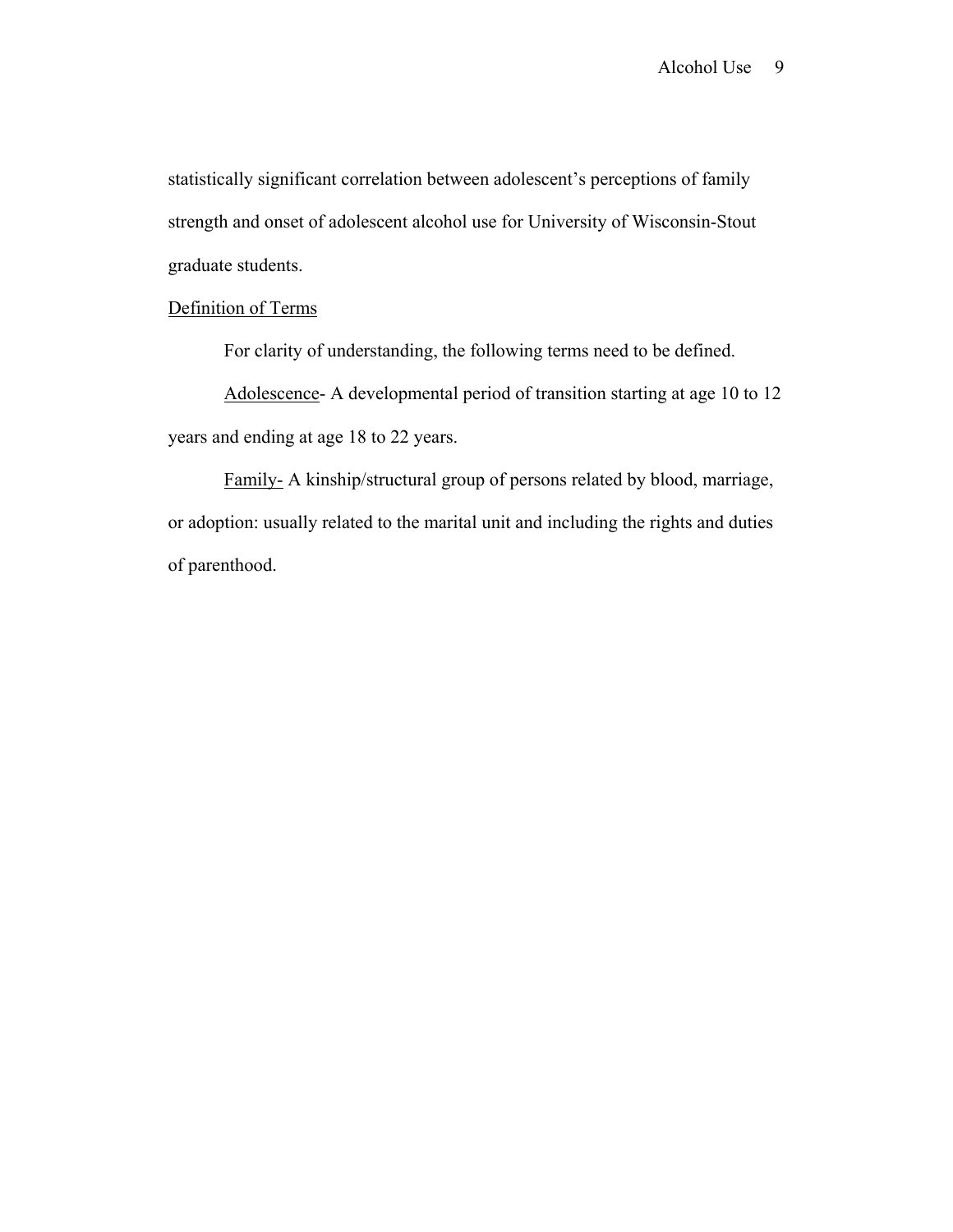### CHAPTER 2

### Review of Literature

#### Introduction

 Adolescence has been considered the developmental period that individuals are at the most risk of initiating alcohol use. With this in mind, it is important to look at the risk factors that may predispose adolescents to alcohol use. By looking at the literature, risk factors for adolescent drinking can be organized into categories that include peers, adolescent characteristics and belief factors, and family.

 In previous research studies, Duncan, Duncan, and Hops (1994) and Epstein, Botvin, Diaz, and Schinke (1995) found that peers have an impact on adolescent alcohol use. Epstein et al. (1995) also found that individual variables such as attitudes about alcohol and health-related knowledge about alcohol lowered adolescent drinking. Many studies have focused on family factors that influence adolescent alcohol use. Some of the family factors that have been found to influence adolescent alcohol use are family instability (Needle et al., 1988), parental support and monitoring (Barnes & Farrell, 1992), and family bonding, family flexibility, and adolescent perceptions of openness in parent-adolescent communication (Anderson & Henry, 1994).

 Another family factor that is of importance is the effect that parental alcohol use has upon adolescent alcohol use. Collins, Leonard, and Searles (1990)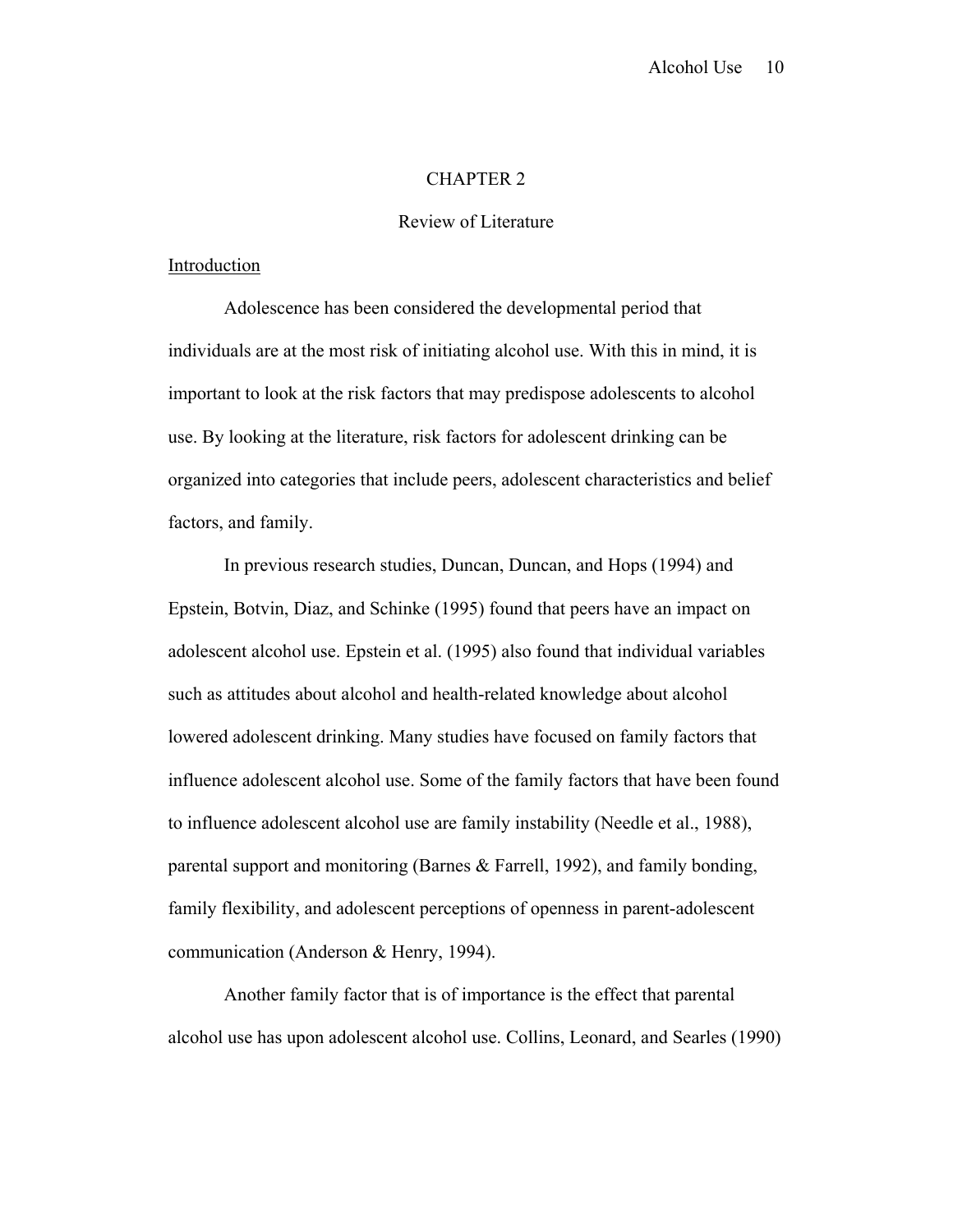indicate that parents serve as role models for how to drink, for what occasions to drink, and for what reasons to consume alcohol. With all of the above in mind, this chapter will include a review of the literature concerning parental alcohol use, family structure, and family characteristics and their effect on adolescent alcohol use.

#### Parental Alcohol Use

 Prior research has found that adult alcohol use is a risk factor for adolescent's alcohol use (Newcomb, Maddahian, & Bentler, 1986). Anderson and Henry (1994) hypothesized that adolescent's perceptions of frequency of parental substance use and problems due to parental substance use would positively relate to adolescent substance use. In fact, a significant positive relationship was found. Adolescent's perceptions of the frequency of parental substance use and problems with parental substance use did serve as significant predictors of adolescent substance use. A study conducted by Brook, Whiteman, and Gordon (1983), using 932 adolescents (403 black, 529 white) in their freshman or sophomore years of high school, indicated that lower stages of alcohol and other drug use occurred among adolescents who were not rebellious and were not exposed to models of alcohol and drug use by parents. It has been found that a high percentage of alcoholics come from homes where one or more of their parents abused alcohol and that some adolescents may develop an aversion to alcohol, but more do not develop this aversion (Woititz, 1987). Therefore, it can be seen that parent's use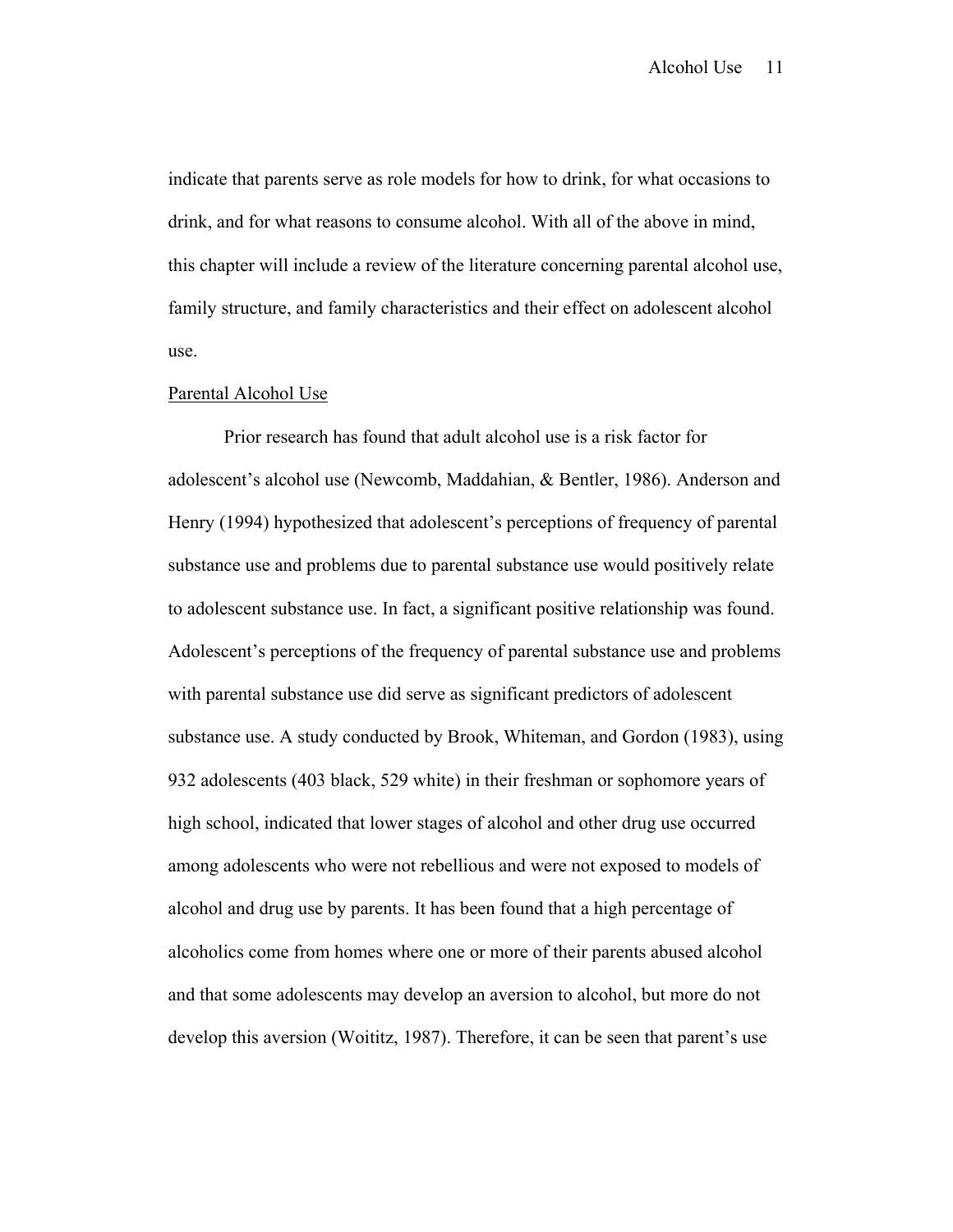of alcohol predisposed or conditioned their children to have alcohol problems themselves.

 More specifically, it has been found that when one or both parents in a family are alcoholics, their children were more likely to become alcoholics if family rituals such as diner time, holidays, weekends, or vacations were disrupted during the period of heaviest drinking (Collin et al., 1990). Not only was parental drinking seen to be associated with adolescents' drinking, but the severity of parental drinking may determine whether or not these adolescents developed their own use of alcohol and to what extent that occurred, whether it be moderate drinking or heavy drinking.

 Another aspect that should be combined with this is a separation of the general term of parents into mother's use and father's use of alcohol and how this dichotomy effects adolescent's use of alcohol. Hundleby and Mercer (1987) found in their study of 1,008 male and 1,040 female ninth grade students (middle adolescence) from 40 Ontario schools that there was a moderate to low-moderate positive correlation between parent's alcohol use and adolescent's alcohol use. More specifically, the highest positive correlations were found when comparing mother's alcohol use to their daughter's adolescent alcohol use and father's alcohol use to their son's adolescent alcohol use. Within both parental use conditions the positive correlations found were highest when analyzing female adolescent alcohol use. It would appear that for girls, but less so for boys, the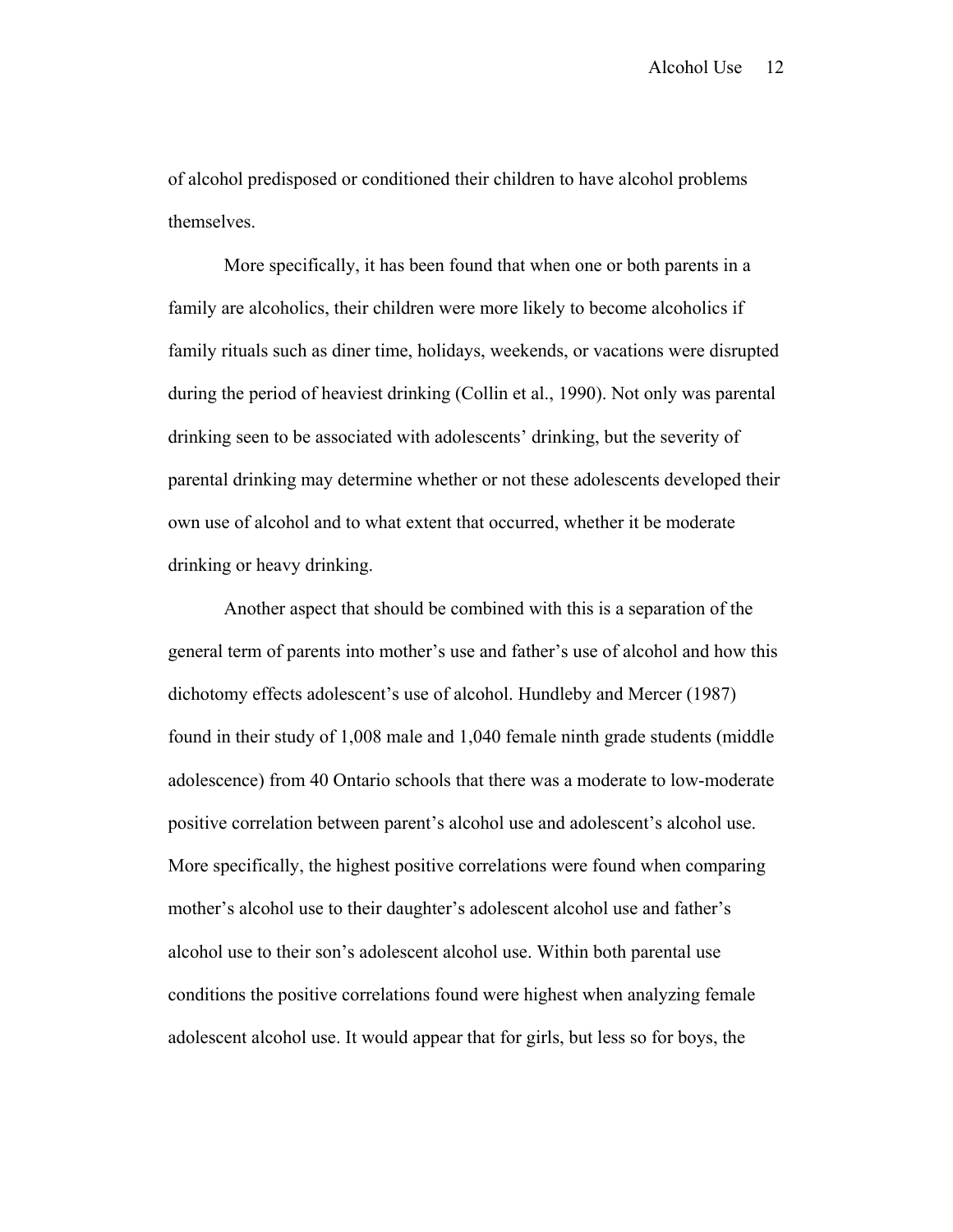extent of parental alcohol use had notable and rather general effects upon female adolescent's drug use with the greatest effect being upon alcohol use (Hundleby & Mercer, 1987).

 Of interest in other research conducted by Needle, Su, Doherty, Lavee, and Brown (1988), was the effect of interpersonal variables on an adolescent's drug use when looking at clinical and non-clinical drug-using samples in addition to non-clinical, non-drug using adolescent samples. The interpersonal variable explored within this study that is of interest was parental drug use. Within this study, drug use consisted of the use of cigarettes, beer, liquor, marijuana, and illicit drugs. It was found that the highest percentages of use in the clinical and non-clinical samples were found regarding the use of beer. Needle et al. (1988) additionally found that the clinical and non-clinical drug-using adolescents significantly differed from the adolescents who were not drug users in the drugusing behavior of their parents. Specifically, mothers, but not fathers, of drugusing adolescents were found to use significantly more drugs than mothers whose adolescents were not using drugs were. Also, clinical families compared with those in non-clinical drug-using and non-clinical non-drug-using groups were characterized by greater use of substances by mothers.

 This gave great insight into the differences between alcohol use of adolescents whose mothers use alcohol compared to those whose fathers use alcohol. A study which gave even greater insight into the differences between the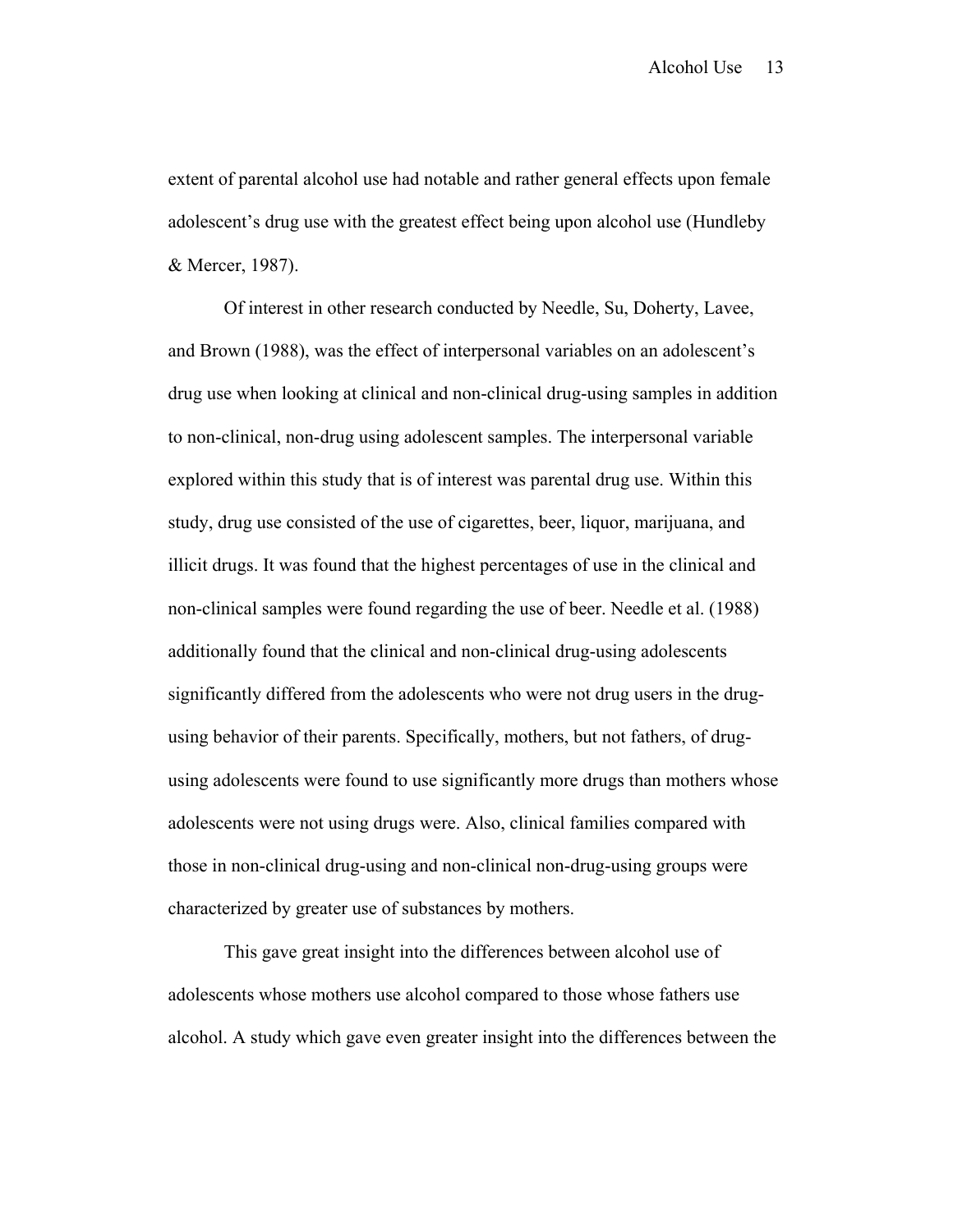extent of alcohol use of both mothers and fathers and the effect it had upon the alcohol use of their adolescents was conducted by Barnes, Farrell, and Cairns (1986). Adolescent drinking was explained in part by parental models of drinking behavior. For example, it was found that mothers who abstain from drinking were more likely to have children who abstained than were those mothers who were infrequent-to-moderate drinkers or moderate-heavy to heavy drinkers. Barnes et al. (1986) also found that mothers who were heavy drinkers had the highest rate of heavy drinking among their adolescents. In addition, abstaining mothers also had a rather high rate of heavy drinking adolescents. The highest percentage of adolescents using alcohol that was found within all of these categories was where mothers were infrequent-to-moderate drinkers and their adolescents were also infrequent-to-moderate drinkers. This confirmed that mothers were likely to be models for their adolescent's drinking behavior.

 On the other hand, the relationship between fathers in the infrequent-tomoderate and moderate-heavy to heavy drinkers groups (only two groups were examined because very few fathers could have been considered abstainers) and adolescent drinking was not found to be statistically significant with the above study. It was found, however, that parents in general who were moderate drinkers within one's societal context may have less alcohol abuse among their adolescents than those at the extremes of either abstainers or heavy drinkers. However, one research study conducted by Kafka and London (1991) refuted the findings of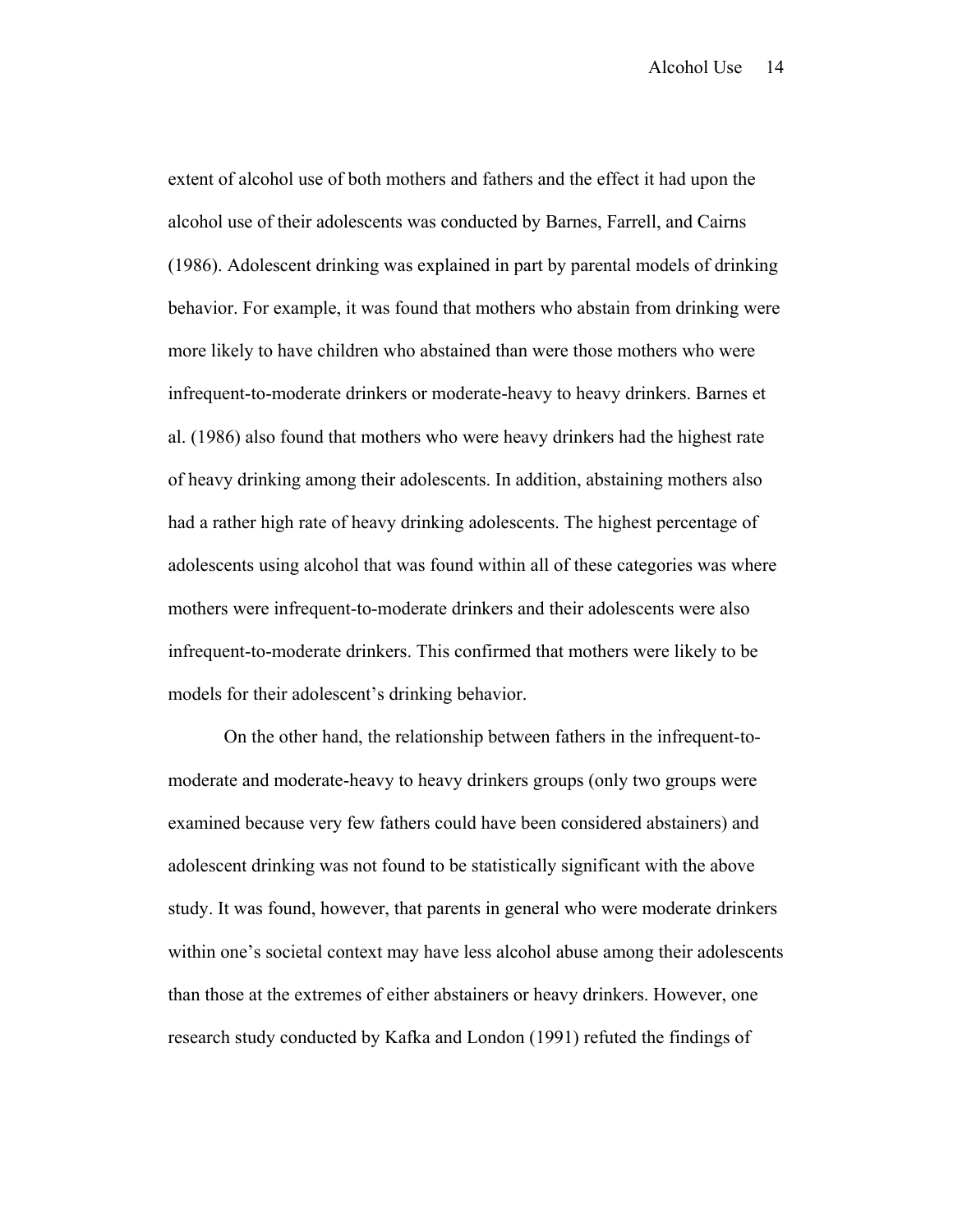Needle et al. (1988) and Barnes et al. (1986) due to the fact that Kafka and London found that only father's alcohol use correlated significantly with adolescent substance use. These findings are sketchy though because they do not give any information about the gender of their subjects, which could account for such a finding.

### Family Structure

 Family instability was found in one research study to be a risk factor associated with adolescent alcohol and drug use (Needle et al., 1988). Because this was raised as a risk factor it is important to look at the composition of the family and whether or not its structure, as far as parental marital status was concerned, had a lasting effect upon adolescent use of alcohol.

#### Marital Status

 In a study conducted by Newcomb and Harlow (1986), parents divorced and parents remarried were considered family and parent events included in the classification of uncontrollable stress events in the life of adolescents. The study's main finding was that perceived loss of control and meaninglessness mediated the relationship between the above uncontrollable stress events and substance use. Therefore, family structure was seen to have significant implications on the substance use of adolescents.

 Looking at family structure or more specifically the marital status of parents, within a study may shed light into the above finding. When examining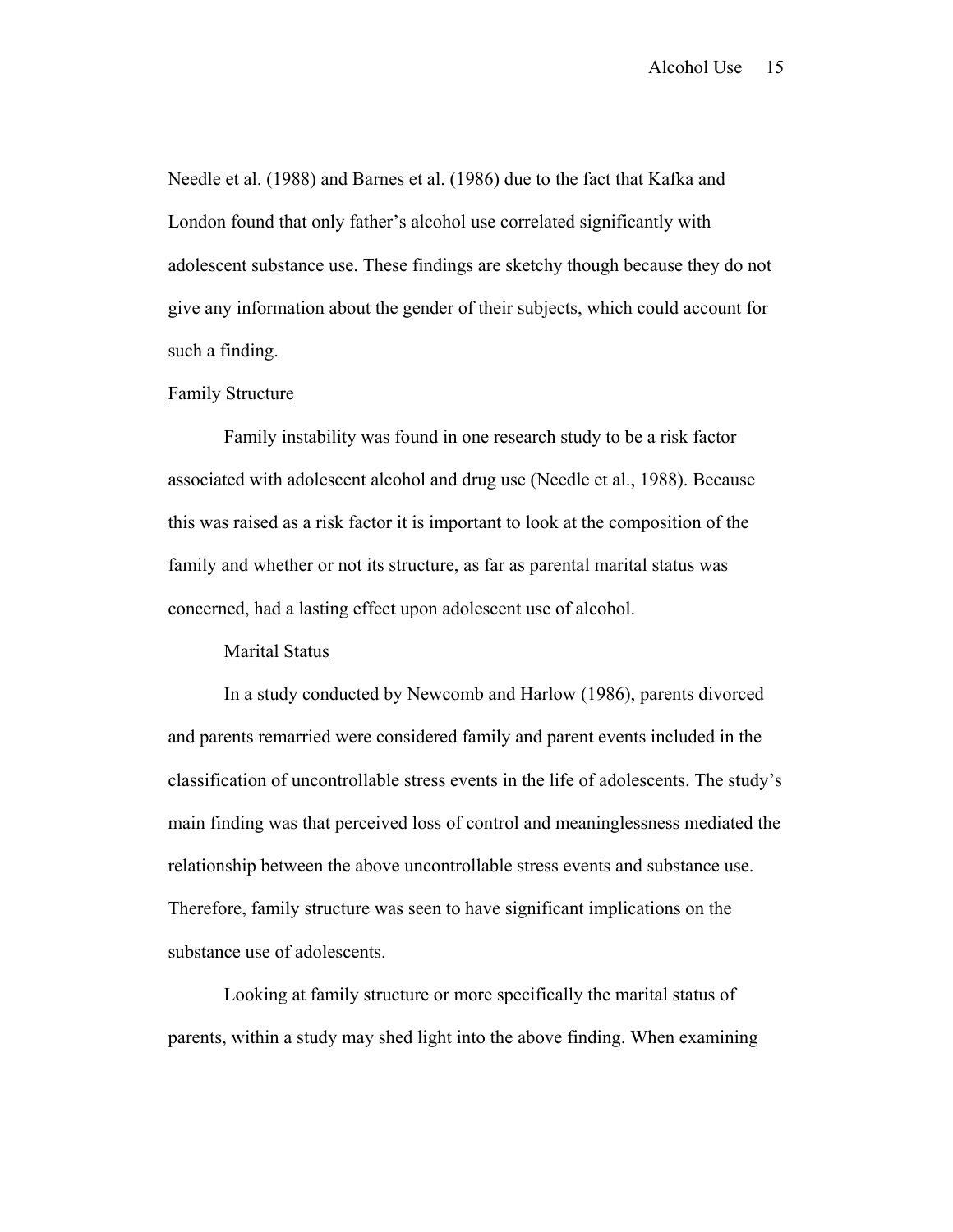the demographic characteristics of clinical drug-using, non-clinical drug-using and non-clinical non-using adolescents presented in the study by Needle et al. (1988), the sample of adolescents with the highest percentage of parents in their first marriage was found in the non-using adolescent sample (91.3%). Although the other two groups had a high percentage of parents in their first marriage (clinical sample- 68%, non-clinical using sample- 59%), of more interest was the fact that the clinical adolescent sample had the highest percentage of separated parents. In addition, the non-clinical using adolescent sample had the highest percentage of divorced parents. This alone should trigger insight into the fact that marital status affects adolescent's alcohol and drug use behaviors or maybe even vice versa.

 A longitudinal study conducted by Needle, Su, and Doherty (1990), examined substance use in a sample of adolescents from three different groups: parental divorce during childhood, parental divorce during adolescence, and adolescents from continuously married families. Within this research it was found that, overall, alcohol and drug use among adolescents became more prevalent throughout the period of time in which the study was conducted. However, the alcohol and drug use of adolescents was significantly greater for adolescents from families in which divorce occurred than for those from the continuously married group, while the adolescence divorce group also had greater involvement than the childhood divorce group, although no statistical significance was found.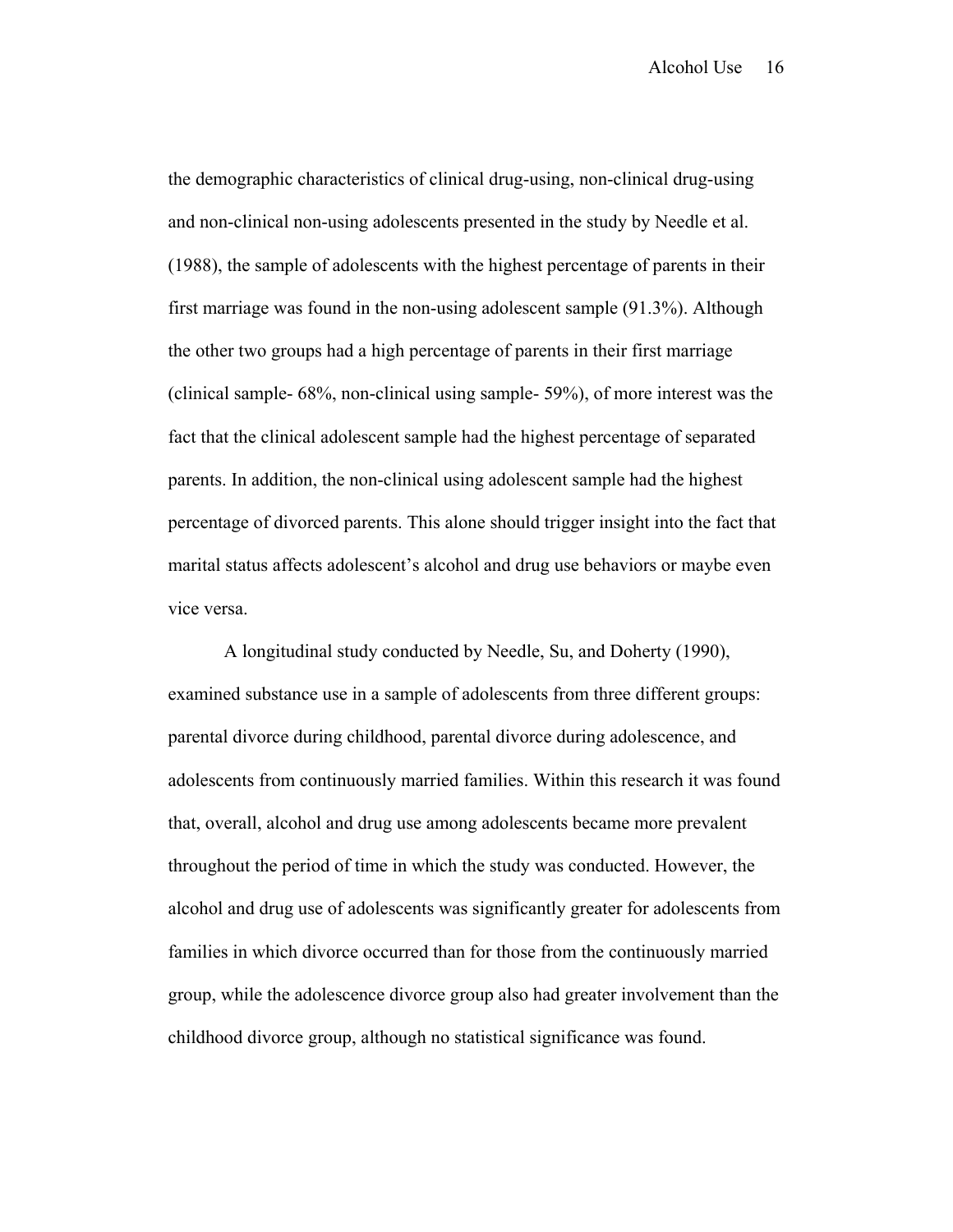Adolescents in the maritally disrupted groups, had higher usage levels, in addition, more adolescents in this group than any other group experienced consequences of alcohol and drug use.

 In another study, conducted by Doherty and Needle (1991), the results yielded similar findings with the one just presented in which it was found that adolescents from disrupted families reported more substance use than their counterparts from a continuously married group. In other words, the process of marital disruption appeared to affect the substance use of the adolescents studied. From a study of 2,102 adolescents, Flewilling and Bauman (1990) also found that children of disrupted families were at a higher risk of initiating the use of controlled substances, with significantly higher levels of ever-usage for children of non-intact families. Within this research study a crucial operational definition of marital disruption was given in which marital disruption was defined as any deviation in family structure from an intact, two-biological-parent unit.

 A more specific breakdown of family structure or marital status may help to further understand its role in adolescent alcohol use. Flewilling and Bauman (1990) did this by dividing family structure into six different groups that consisted of intact, stepfather, stepmother, stepparents, single mother, and single father categories. The prevalence of adolescents that participated in drinking behavior was given for each category. The stepmother category consisted of the highest percentage of adolescents who participated in this behavior, while half of the total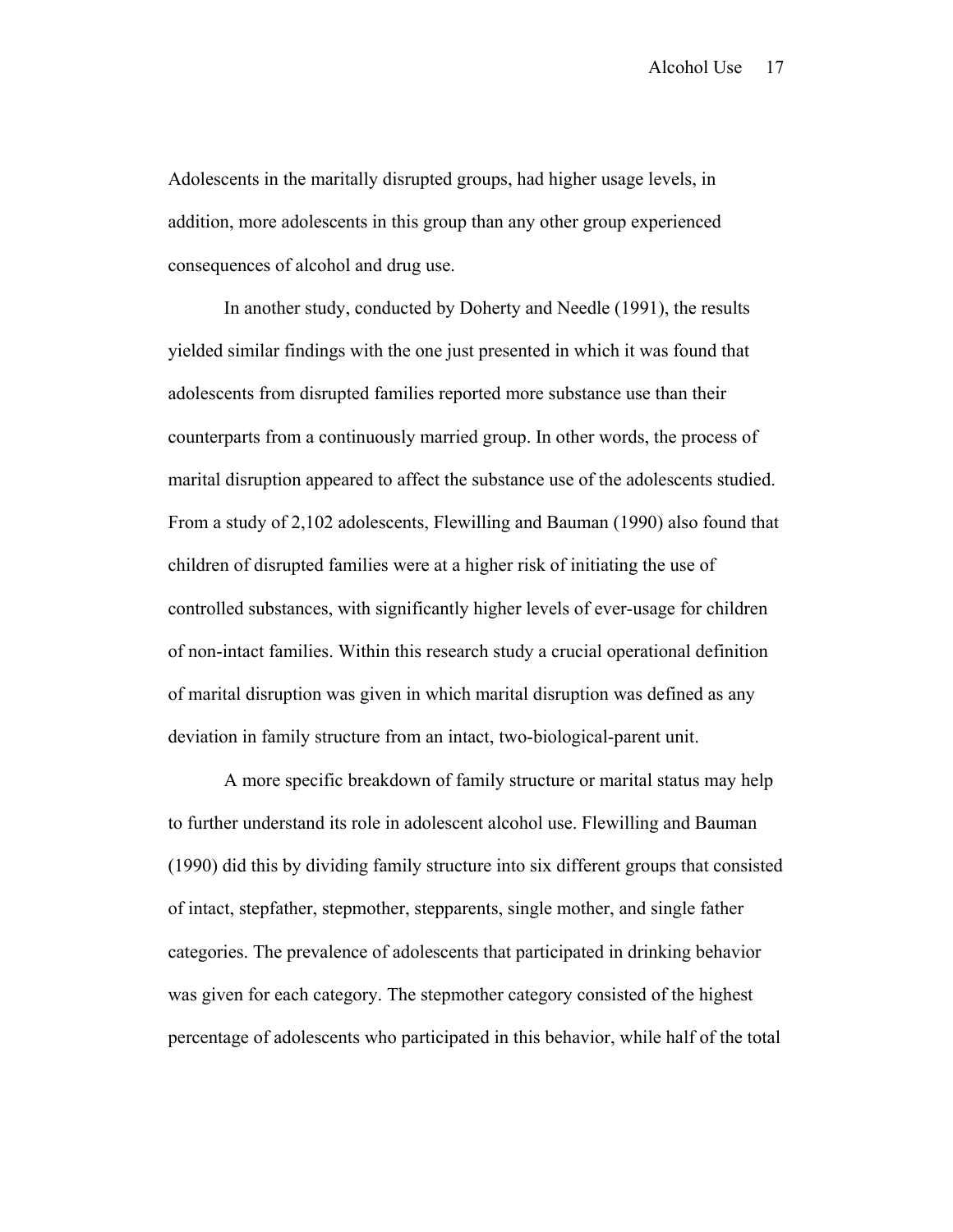sample of adolescents from single-parent families were more likely to have elevated levels of alcohol use than were those from two-parent families. Also, in a similar study by Burnside, Baer, McLaughlin, and Pokorny (1986), adolescents in single and stepparent families reported more alcohol use than adolescents did from intact families when both frequency and quantity of alcohol use were considered. A tendency had also been found for adolescents who lived with both natural parents to have fewer alcohol related problems when compared to those adolescents who lived with either a single parent or a parent and stepparent (Barnes & Windle, 1987).

 Using the specific classification of gender may also be helpful in revealing family structure's implications on adolescent alcohol use. In the study conducted by Doherty and Needle (1991), it was found that there were always more adolescents in the maritally disrupted group using substances than those in the married condition whether before separation or after divorce. More specifically, it was found that the increase in the substance use of boys from the maritally disrupted group was significantly greater than that of boys from the continuously married group and also the girls from the disrupted group. Another study conducted by Needle et al. (1990) found that divorce had negative affects on boys but not on girls and that custodial parents' remarriage led to increased substance use consequences among boys.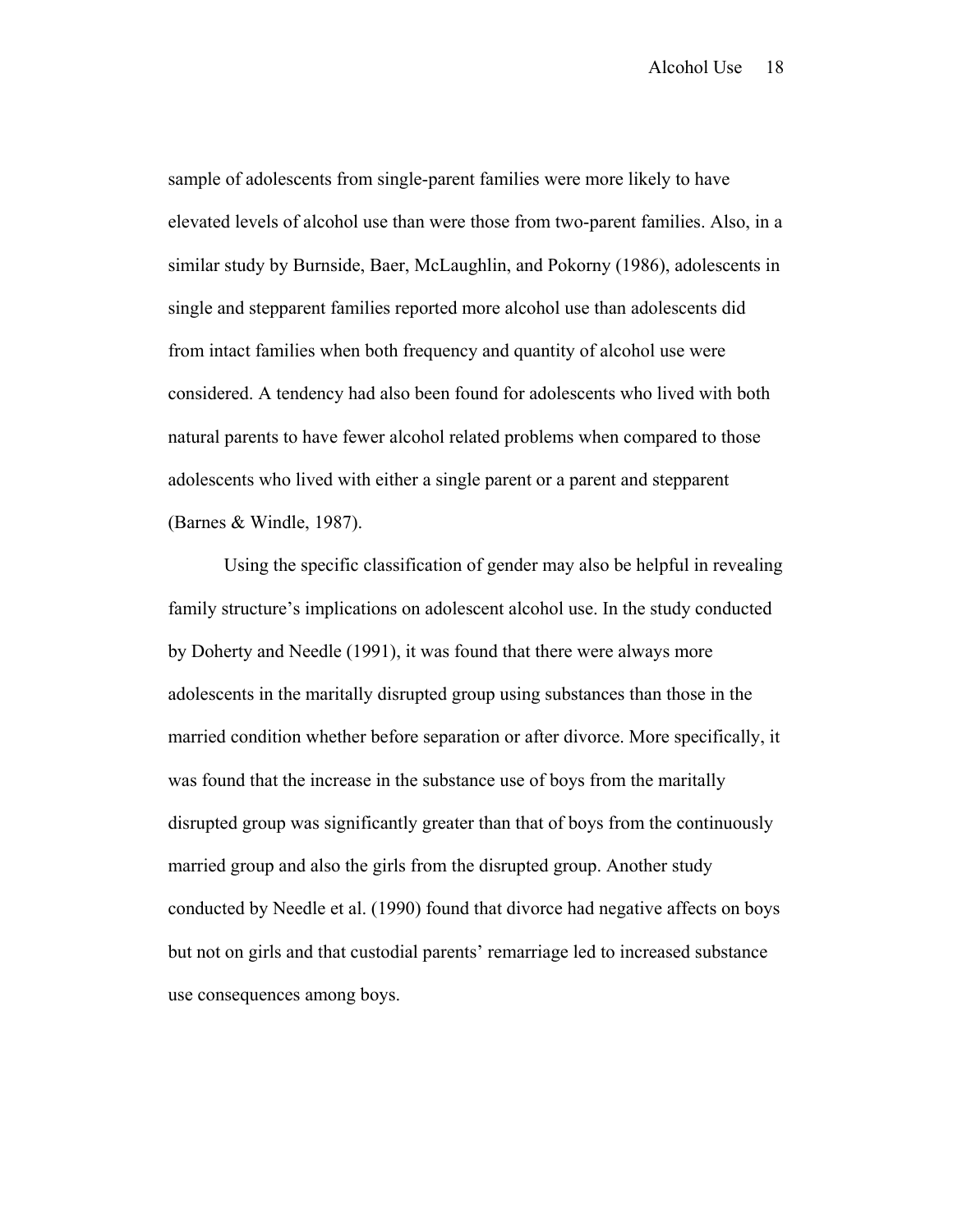### Family Characteristics

 Within the topic of family structure, it was sometimes implied that a family that was in marital discord or was maritally disrupted was a family that is either going through the process of divorce or one in which divorce had already occurred. This viewpoint was not necessarily true because there could have been alcohol problems in the family and severe marital discord within a family where the topic of divorce may never have been brought up. The level of discord or disruption within the family was of importance whether the structure was classified as continuously married, divorced, or remarried. Two family characteristics that were of interest in explaining adolescent's alcohol use were parent-child relationships and stressful life events.

### Parent-child Relationship

 The interaction within the family that had serious implications for the use of alcohol by adolescents was the socialization or relationship between parent and child. Rollins and Thomas (1979) saw the key components of this relationship as the aspects of support and control. They defined support as parental behaviors toward the child; such as praising, encouraging, and giving physical affection, which indicated to the child that he or she was loved, approved of, and accepted. The construct of control was defined as parental behavior toward the child with the intention of directing the child's behavior in a manner acceptable to the parent. Also within the parental control construct lies the concept of monitoring.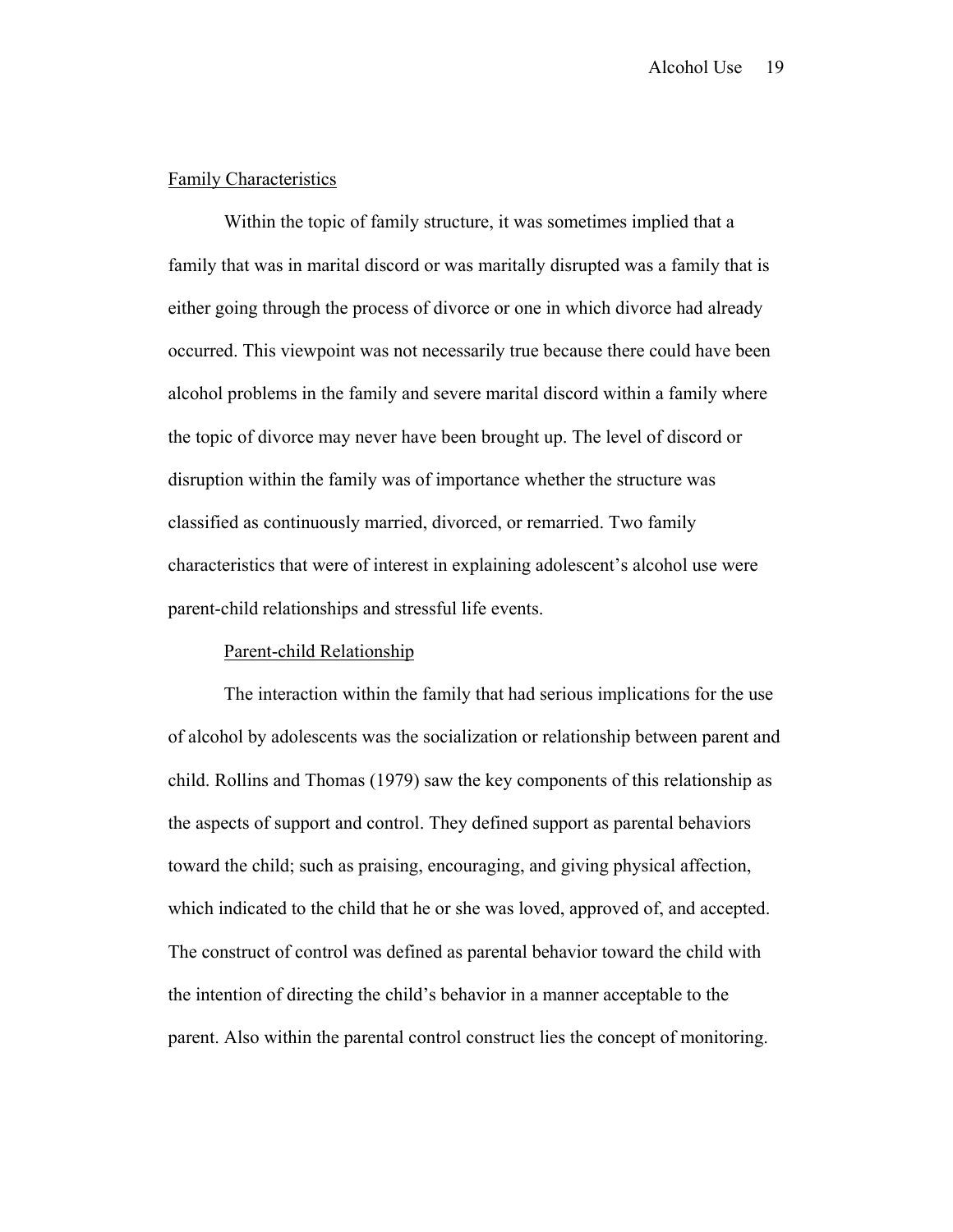Monitoring was seen as a parent's awareness of their child's companions, awareness of where their child is at, and what their child is doing (Barnes & Farrell, 1992).

 A study conducted by Barnes and Farrell (1992), found that parental support and monitoring were significant contributors of adolescent outcomes of drinking. More specifically, they found that levels of high support by both mothers and fathers, respectively, were associated with the lowest levels of drinking. The very best and consistent predictor of adolescent drinking outcomes was parental monitoring. In other words, the highest levels of parental monitoring were associated with the lowest levels of adolescent drinking instances.

 Another study, which touched upon a similar topic of interest, was one conducted by Barnes et al. (1986). The researchers within this study found that, overall, parental socialization, particularly support and to a lesser extent control, were significant contributors to the development of adolescent drinking behavior. A more specific finding concerning mothers and fathers was also found. The level of maternal support was a significant factor accounting for adolescent drinking behavior. In fact, adolescents who report that their mothers gave a high level of support engaged in less alcohol-related problem incidences than adolescents whose mothers provided a low level of support did. Regarding the paternal support aspect, it was found that high paternal support was associated with fewer alcohol problems among adolescents than if parental support was low. Problem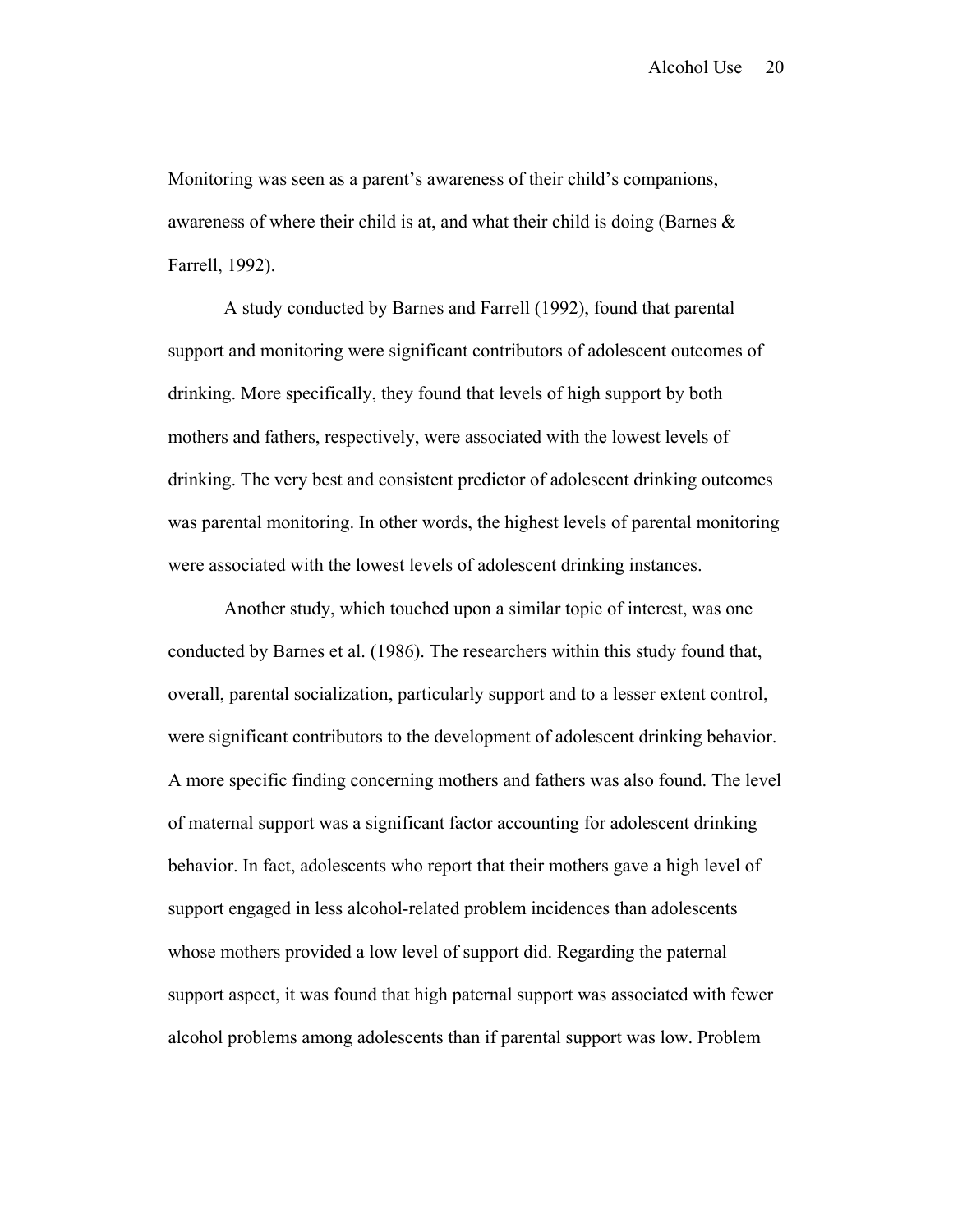drinking among the adolescent sample was found to be highest when mother's support was low and control levels were low, whereas, fathers who gave low levels of support and high levels of control were associated with the highest amount of adolescent drinking problems. In both the maternal and paternal conditions, the lowest degree of alcohol problems was observed when mother's support and father's support was high and control was medium or low.

 In another study concerning support and other aspects, the hypothesis was that adolescent's perceptions of parental support and induction were negative predictors of adolescent substance abuse (Anderson & Henry, 1994). In fact, the findings revealed that parental support was negatively related to adolescent substance use.

 The overall theory of support and control indicates those high levels of parental support and moderate levels of parental control were associated with non-problem behaviors (Collins et al., 1990). Not only were the aspects of support and control of interest, but also other areas such as bonding, communication, and cohesion were of significant importance.

 Anderson and Henry (1994) also found that family bonding, family flexibility, and adolescent perceptions of openness in parent-adolescent communication were negatively correlated to adolescent substance use. In fact, the results indicated that adolescents who perceived their families as highly bonded reported fewer problems with substance use.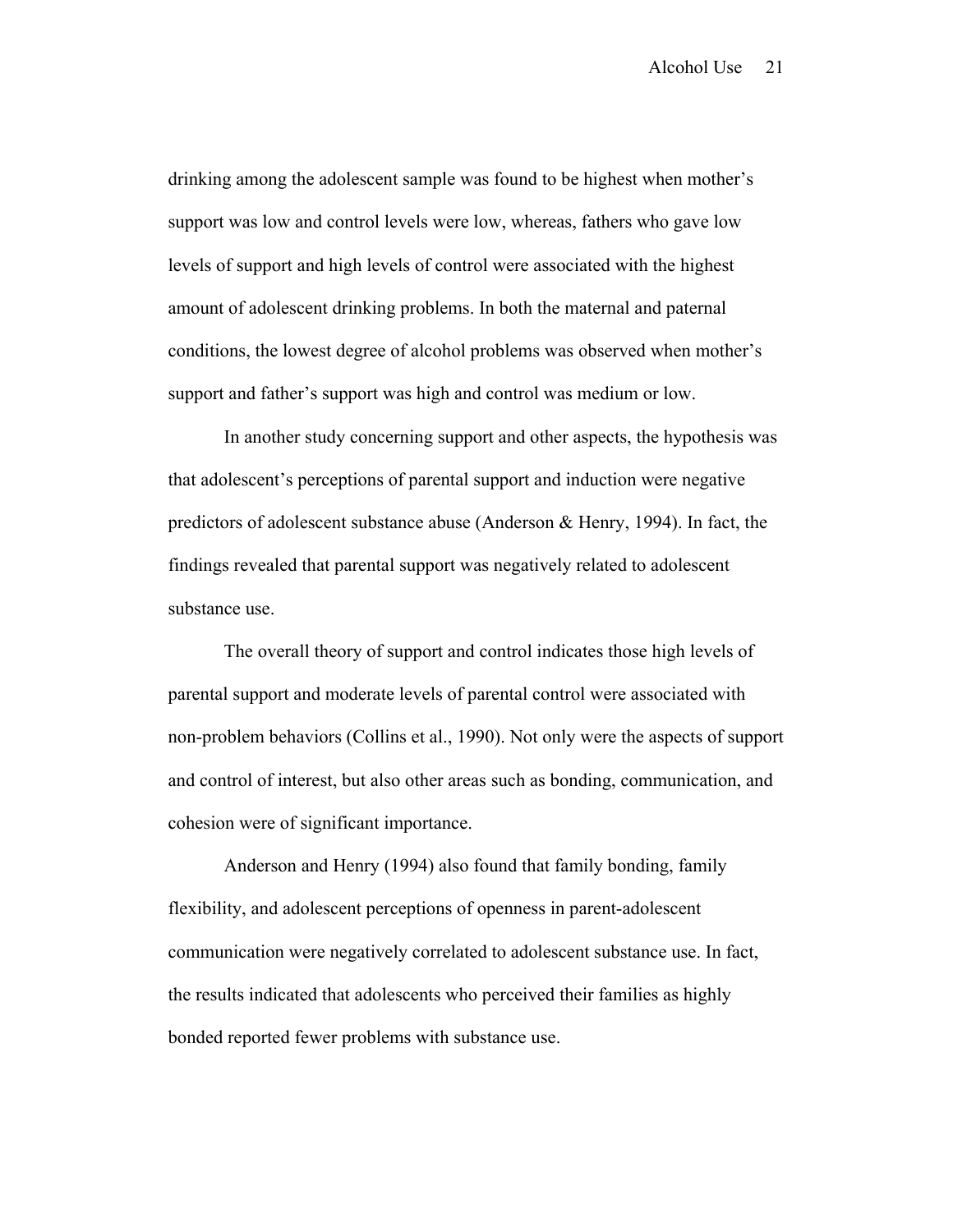Closeness between parents and children also had significant effects in determining alcohol use (Collins et al., 1990). Looking at the degree of communication between parent and child, Kafka and London (1991) found in a study of 146 high school students, that the degree to which an adolescent could talk openly with their parents influenced the extent of the adolescent's substance use. The study, in fact, found that the presence of a least one "open" parental figure was associated with lower levels of all substance use.

 In a study concerning family cohesiveness, Duncan et al. (1994) found that an adolescent's perception of family cohesion functioned to reduce or interrupt initial levels of alcohol use. In general, family cohesion was predictive of lower initial levels of alcohol use during late adolescence (Duncan et al., 1994). Therefore, highly cohesive families did not wipe out adolescent alcohol use, but they were able to stunt its growth and level of use.

 Other aspects, which were said to influence adolescent alcohol use, were lack of parental affection, concern, and involvement with their children (Hundleby & Mercer, 1987). In addition, in the study conducted by Needle et al. (1988) clinical and non-clinical drug (alcohol) using adolescents reported lower family cohesion, lower family flexibility, more strain with parents, and more frequent stressful events and changes in the family, than did adolescents who did not use drugs (alcohol).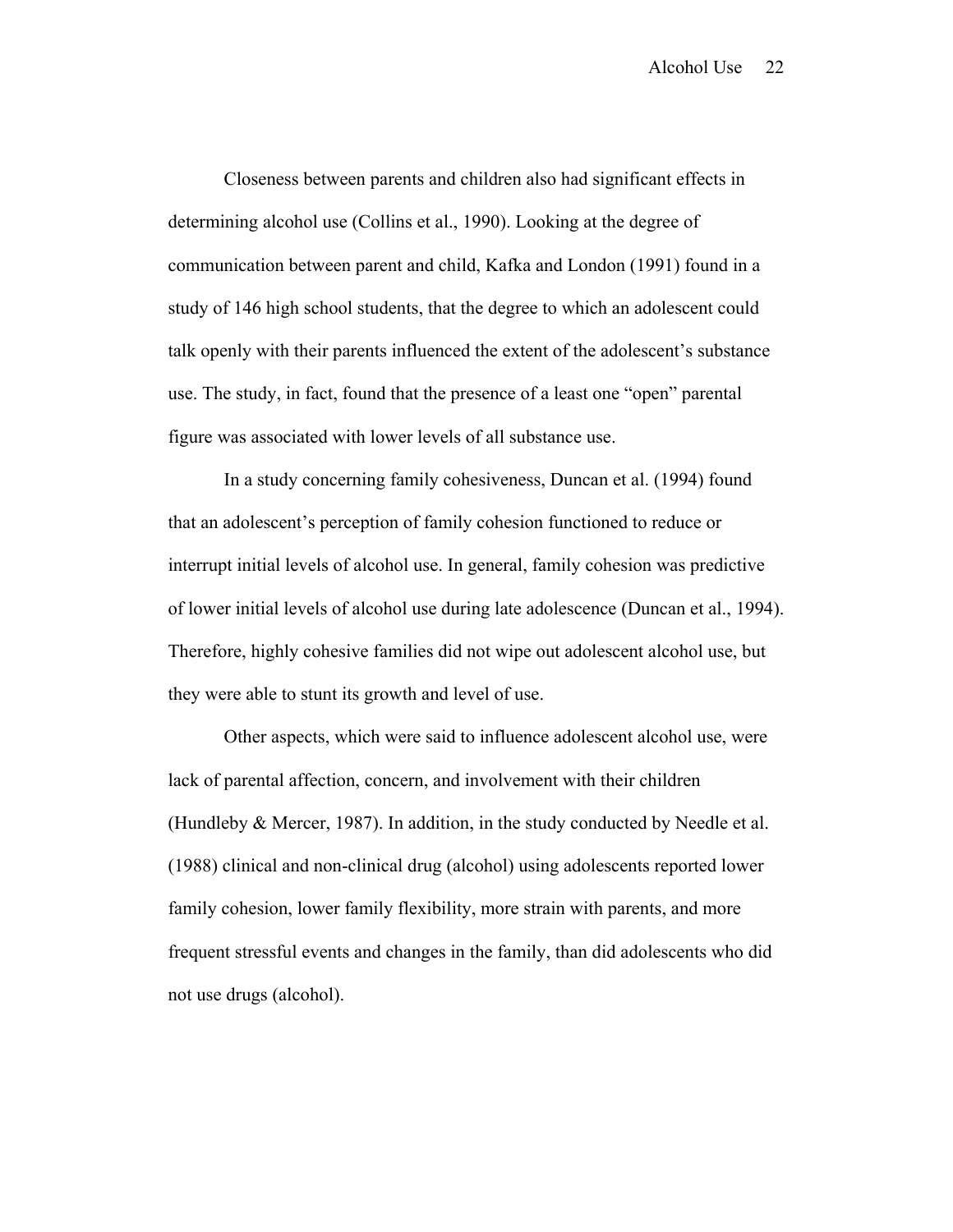# Stressful Life Events

 Potentially all of the topics discussed thus far could constitute stressful life events, but other family related topics are also of interest for future studies. For example, Newcomb and Harlow (1986) hypothesized that stressful life events led to a perceived loss of control, which led to meaninglessness, which in turn led to substance use. Of great importance in this study was the context of what constitutes uncontrollable stress events, which was hypothesized to put an adolescent at risk for substance use problems.

 Newcomb and Harlow (1986) indicated that uncontrollable stress events were comprised of three different subsets- family and parent events, accident and illness events, and relocation events. The components of these were things such as family and money problems, parents argued or fought, death in the family, parent changed jobs, family moved, and even more. It was found that uncontrollable stress events had significant implications for substance use among the sampled population (Newcomb & Harlow, 1986).

 In another study by Newcomb, Maddahian, and Bentler (1986), the number of risk factors in an adolescent's life were associated with ever using, frequency of use, and heavy use of alcohol. In fact, the number of different risk factors was predictive of increases in the use of all substances. In other words, the more risk factors that were present the more likely an adolescent was to have increased substance use.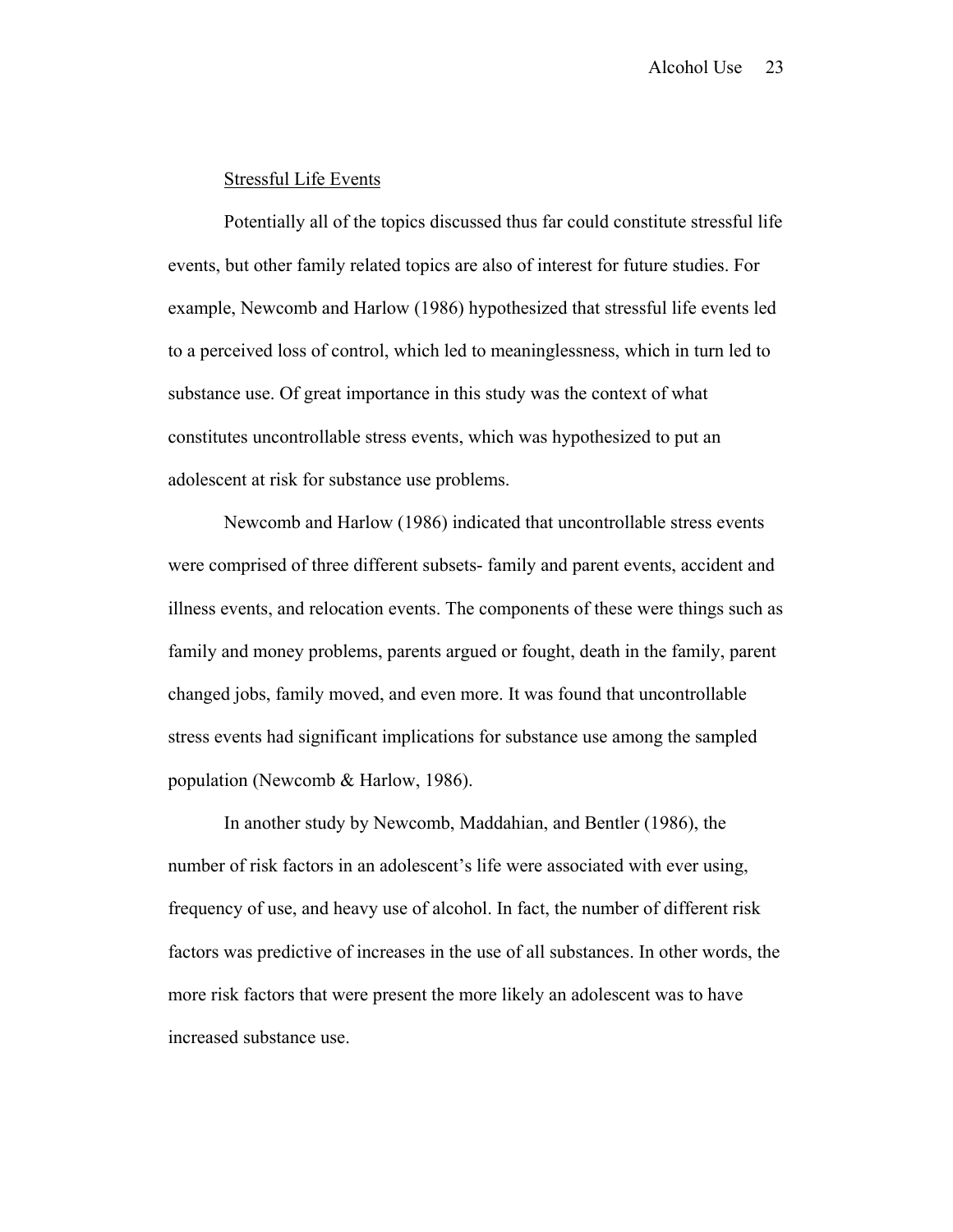# CHAPTER 3

#### Methodology

### Subjects

 The subjects participating in this study consisted of a convenience sample of 25 graduate students enrolled in Play Therapy and Career/Occupational Placement and Transitions courses at the University of Wisconsin-Stout. Of the 25 subjects, 24% were male ( $n = 6$ ), and 76% were female ( $n = 19$ ). The subjects ranged in age from 23 to 51 years of age  $(M = 27.8)$ .

### Instrumentation

#### Adolescent Alcohol Involvement Scale (AAIS)

 The AAIS is a 14-item multiple choice, self-report scale developed by Mayer and Filstead (1979). This scale is designed to examine current and past alcohol consumption of adolescents for both clinical and non-clinical samples. The item of interest on the AAIS is item 6, which addresses when the adolescent took their first drink.

 The AAIS in its entirety places the respondents into one of four categories (Mayer & Filstead, 1979). These four categories consist of abstainers and those that rarely drink, adolescents who drink that have no problem behaviors, adolescents that misuse alcohol, and adolescents with alcoholic-like drinking. Scores for the four categories range from 0-19, 20-41, 42-57, and over 58 respectively.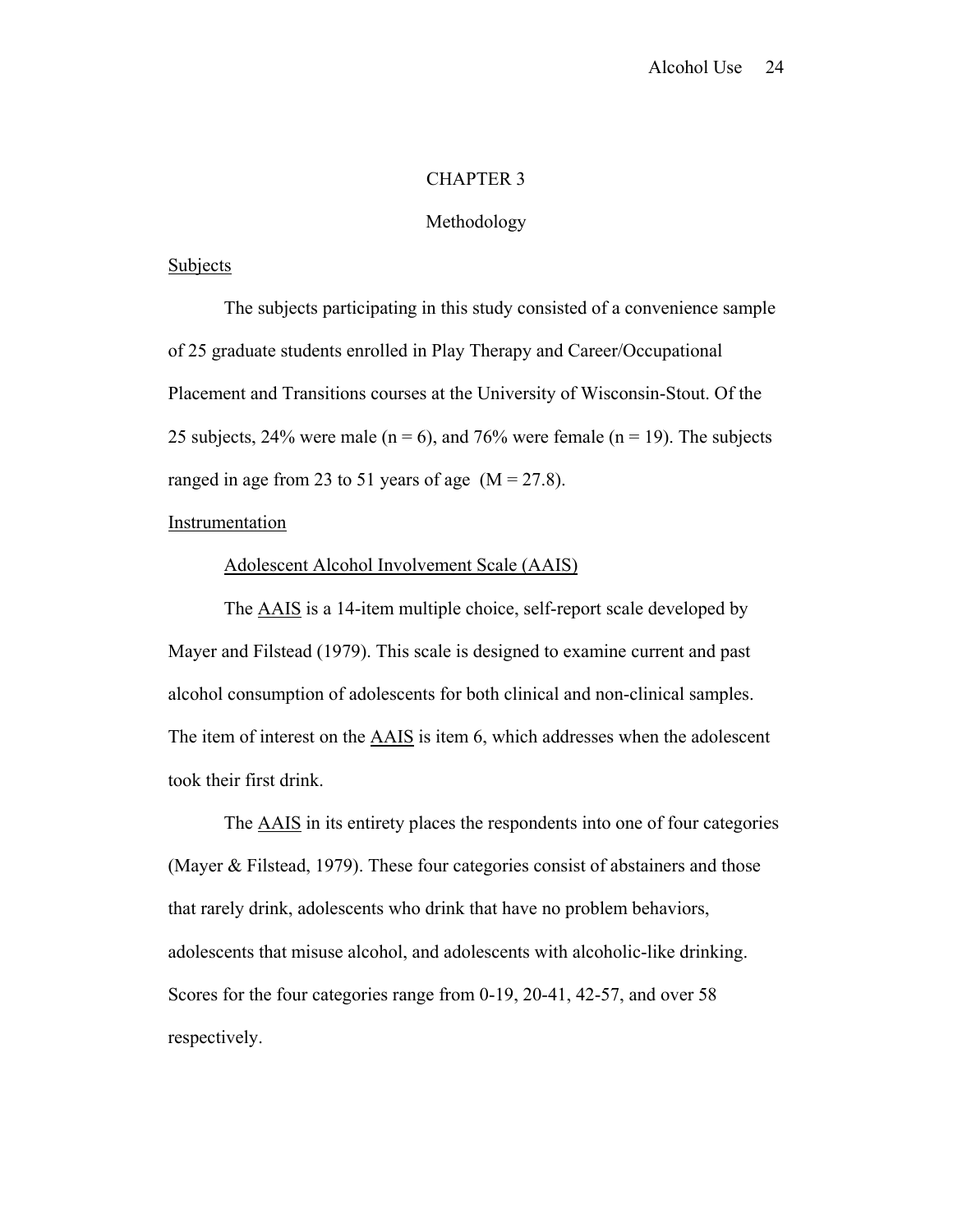Test-retest correlations calculated for the AAIS yielded values of .88 (Moberg, 1983) and .89 to .91 (Mayer & Filstead, 1979). In addition, a validity measure comparing reported consumption and scores on the AAIS found correlations of .70 to .79 (Gliksman & Smythe, 1982).

# Parental Substance Use Scale

 The Parental Substance Use Scale is a 2-item Likert scale developed by Anderson and Henry (1994). This scale is designed to examine adolescent's perceptions of mother/stepmother and father/stepfather use of alcohol. The Likert scale ranges from (1) tried alcohol/drugs but has not used them regularly to (7) daily.

 The researchers have not calculated test-retest, validity, and reliability measures for this scale. Therefore, they are not available for analysis of this scale.

#### Family Strengths

 The Family Strengths scale is a 12-item Likert-scale that measures perceived family strength (Gliksman & Smythe, 1982). The components of family strength that are measured by this scale include communication and shared values within the family unit. Gliksman and Smythe (1982) have broken down the scale into pride and accord dimensions. However, for the purpose of this study the fullscale score was utilized.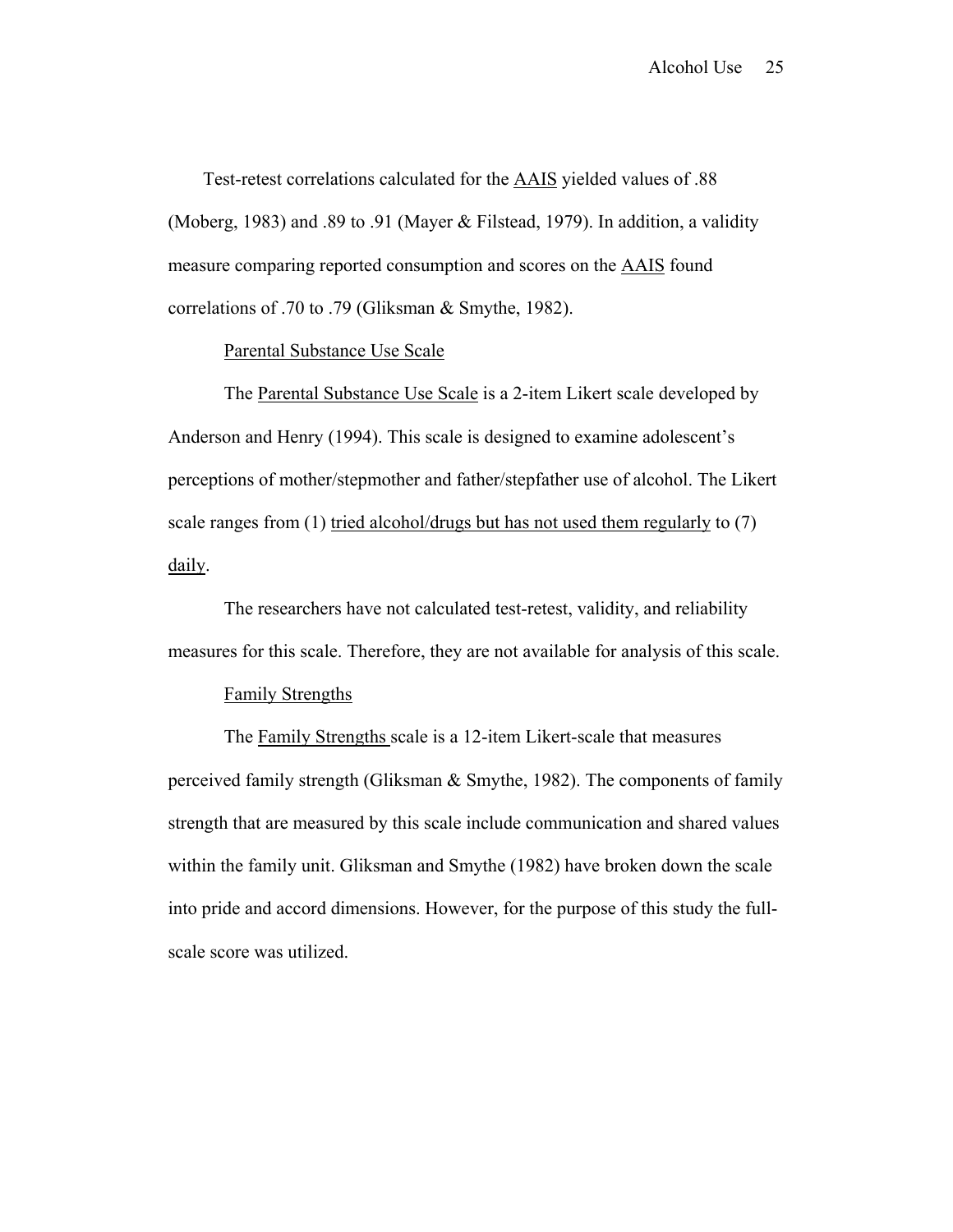Split sample reliability, test-retest reliability, and construct validity (factor analysis) measures were calculated upon the scale. The values obtained are .83, .58, and .47 to .76 respectively.

#### Procedure

 The participants in the two graduate classes were asked to participate in the research study and a packet of materials was administered to each participant (see Appendix A). The packet of materials included 2 informed consent forms, 1 Family Strengths Scale, 1 Adolescent Alcohol Involvement Scale, 1 Parental Substance Use Scale, and a demographic information sheet. The informed consent forms gave the participants information about the study and included the rights of each subject's participation. The participants read and signed the informed consent forms that indicated they understood their involvement in the study and gave them the chance to eliminate themselves from participation. The subjects were assured that that their responses will be confidential and that they have the right to discontinue their participation at any time.

 The participants were then asked to sign each informed consent form giving their permission to include them in the study. Each participant retained one informed consent form, if further questions would arise. The researcher retained the second informed consent form. The participants were then asked to complete the remaining scales included in the packet of materials. These materials were stapled together along with a demographic information sheet. The subjects were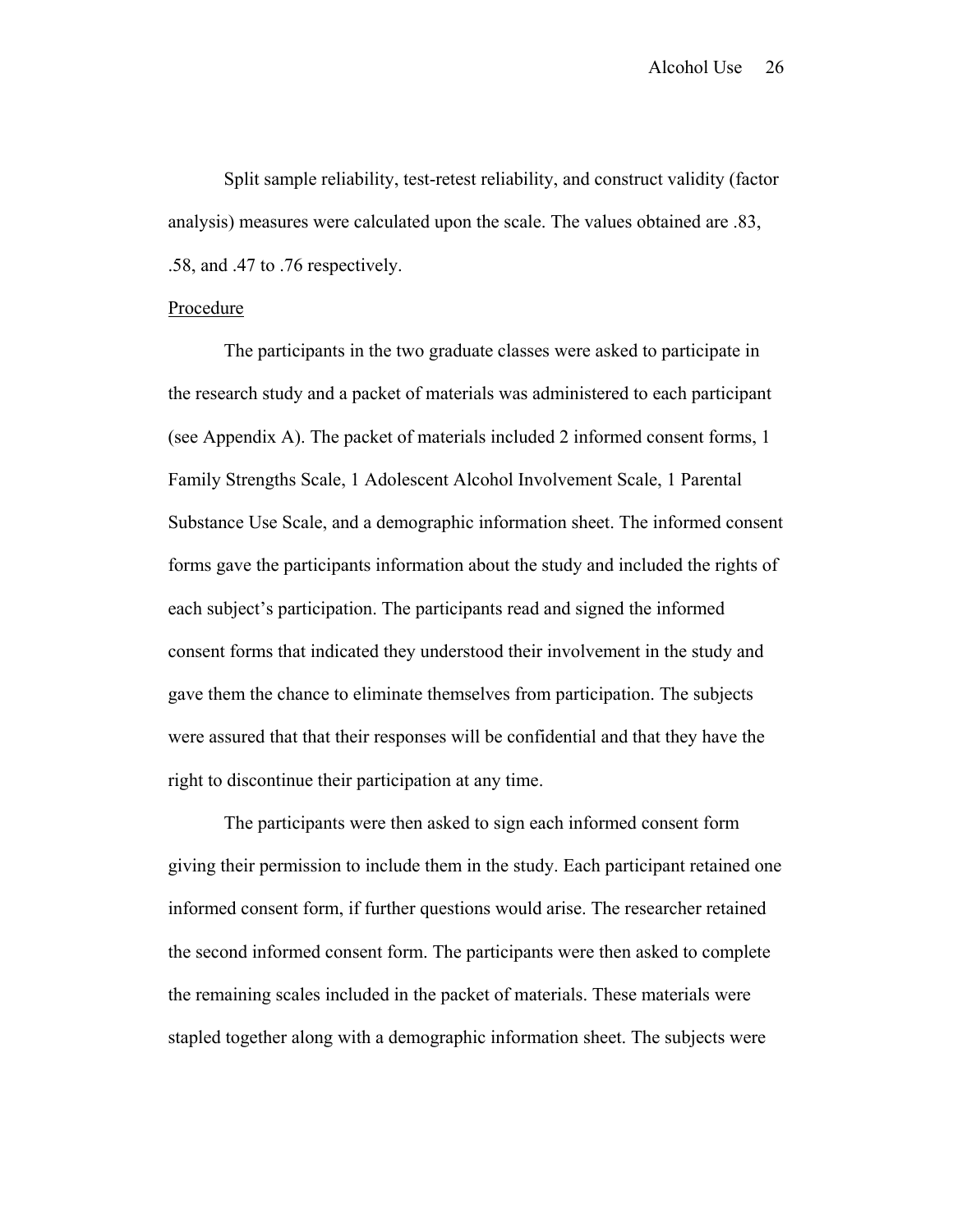instructed to answer the questions as honesty as possible. The packet of materials was then collected when finished by each participant.

#### Data Analysis

 The researcher tabulated the scores. The scores were then analyzed using Pearson's r. Frequencies for onset of adolescent alcohol use, perceived alcohol use by mother, and perceived alcohol use by father were also calculated. The number of males and females, age, number of undergraduate and graduate students, and major were also summated.

### Limitations

The limitations that exist in this study include:

- 1. The size of the convenience sample is small and could impact the results found.
- 2. The subjects were asked to use recall as the method for answering the questions and what the subjects recalled may not be completely accurate.
- 3. The subject of alcohol use of the individual subject and within the family may hold a stigma for the participants that could therefore affect the honesty of the responses obtained.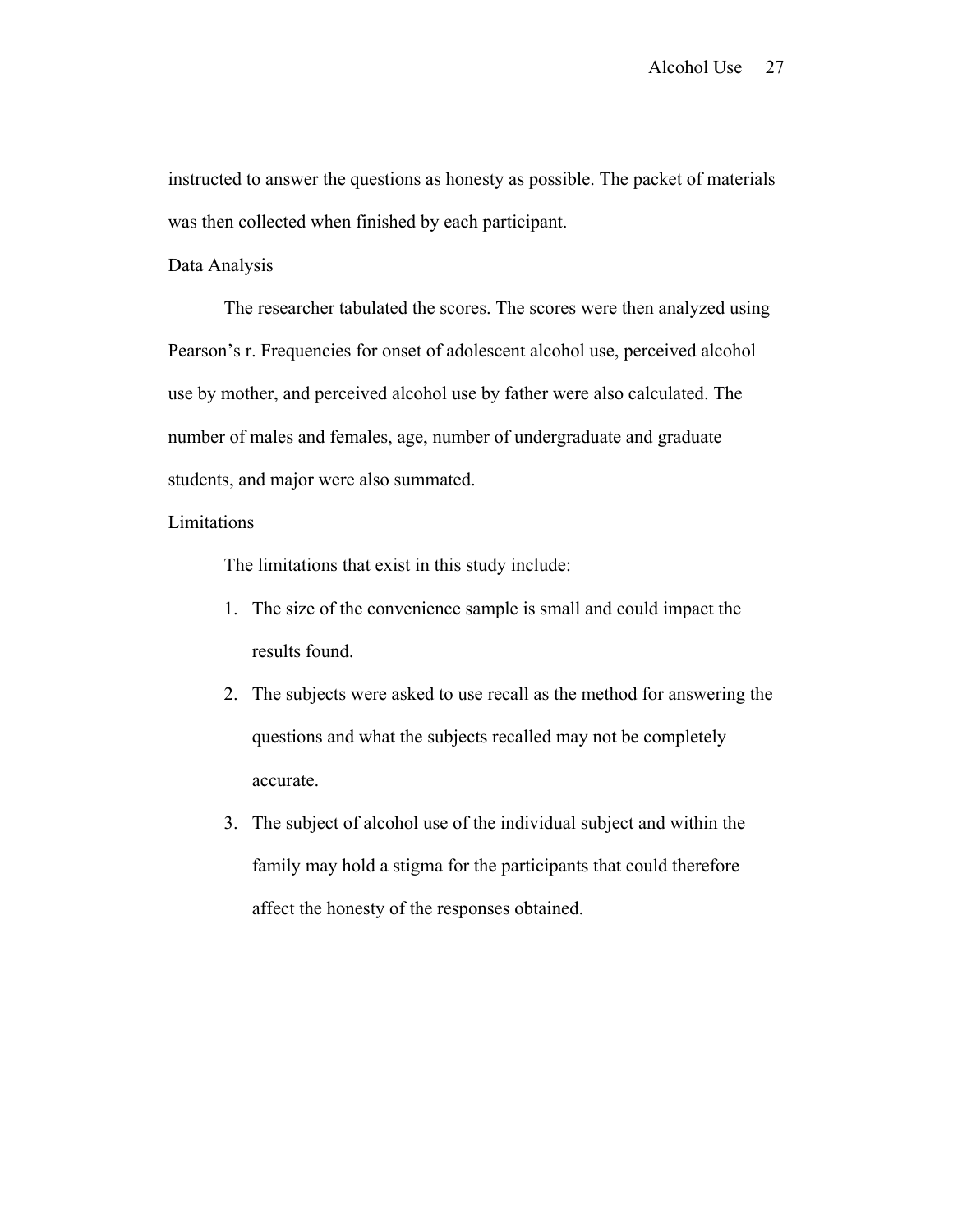### CHAPTER 4

### Results

 This chapter will present the results of the relationship between the onset of adolescent alcohol use and perceived parental alcohol use in addition to the relationship between the onset of adolescent alcohol use and perceived family strength during adolescence. The demographic information and frequency statistics will be reported first. Data collected on each of the research hypotheses will then be given.

#### Demographic Information

 The convenience sample for this study consisted of 25 graduate students. No undergraduate students were included in this study since many of them would currently be considered adolescents due to the definition of the term adolescence used. The 25 graduate students were made up of  $76\%$  (n = 19) females and  $24\%$  $(n = 6)$  males. The major of study of the subjects consisted of Guidance and Counseling ( $n = 17$ ) and School Psychology ( $n = 8$ ). The subjects ranged in age from 23 to 51, with a mean age of 27.8.

#### Frequency Statistics

When examining the total sample  $(N = 25)$ , for onset of adolescent alcohol use, 4 subjects (16%) indicated having their first drink after the age of 17, 9 subjects (36%) indicated having their first drink at age 16 or 17, 4 subjects (16%)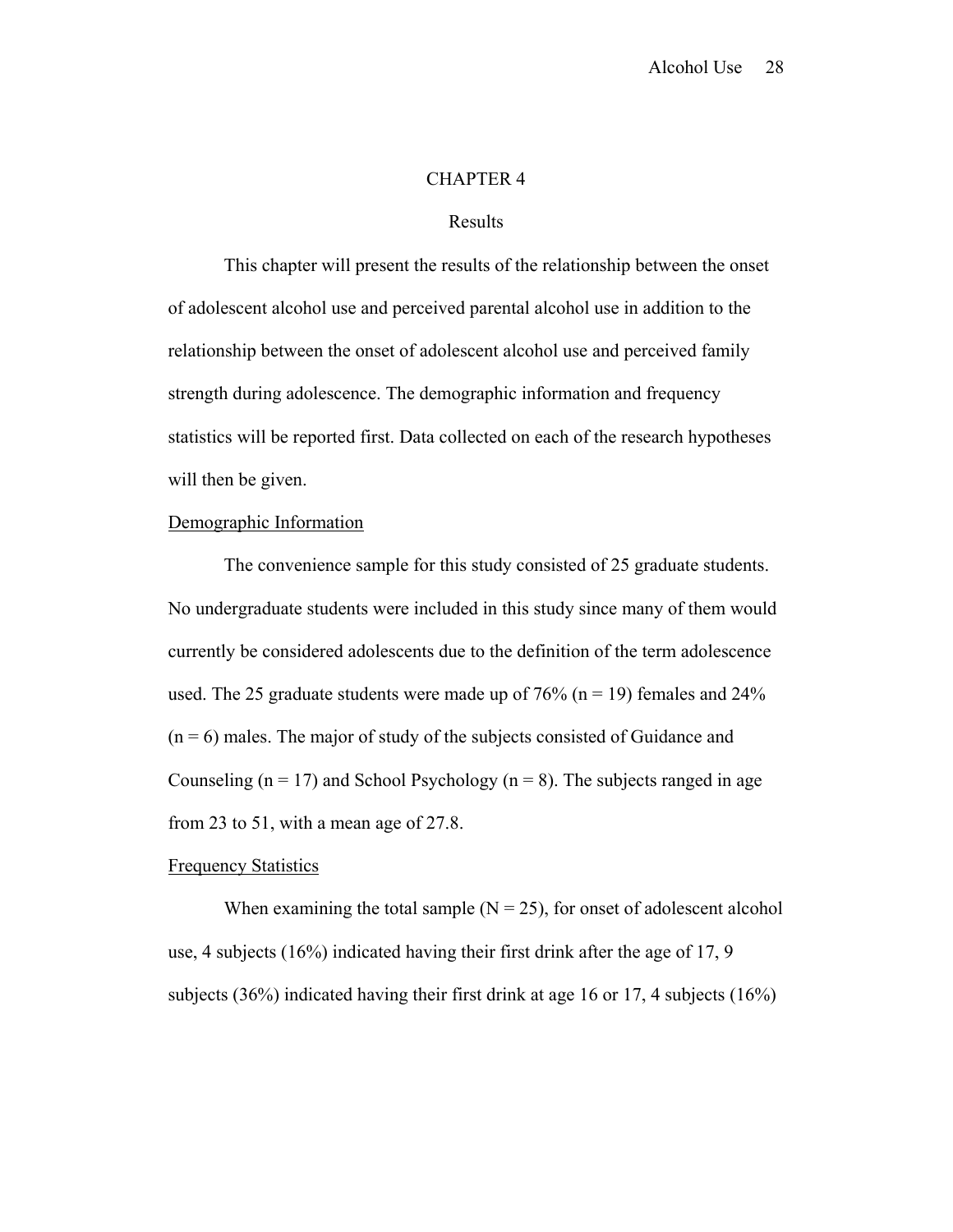indicated having their first drink at age 14 or 15, and 8 subjects (32%) indicated having their first drink between the ages of 10 to 13.

The total sample  $(N = 25)$  was examined regarding the perceived alcohol use by the adolescent's mother and the perceived alcohol use by the adolescent's father. It was found that 4 subjects (16%) reported that their mother used alcohol never or it was not applicable, 4 subjects (16%) reported that their mother tried alcohol but did not use it regularly, 1 subject (4%) reported that their mother used alcohol regularly when they were young but not when they were adolescents, and 7 subjects (28%) reported that their mother used alcohol only at parties or with friends and less that once a month. In addition, 5 subjects (20%) reported that their mother used alcohol once or twice a month, 1 subject (4%) reported that their mother used alcohol about once per week, and 3 subjects (3%) reported that their mother used alcohol daily. The frequencies found for the perceived alcohol use by the adolescent's father were 3 (12%), 3 (12%), 0 (0%), 4 (16%), 2 (8%), 6  $(24%)$ , and  $7(28%)$  respectively.

# Hypothesis 1

 Hypothesis 1: There is no statistically significant correlation between adolescent's perceptions of frequency of parental alcohol use and onset of adolescent alcohol use for University of Wisconsin-Stout graduate students. A Pearson's r correlation analysis was run on the data pertaining to this hypothesis. The results indicated that there was no significant relationship ( $r = -.350$ ,  $p =$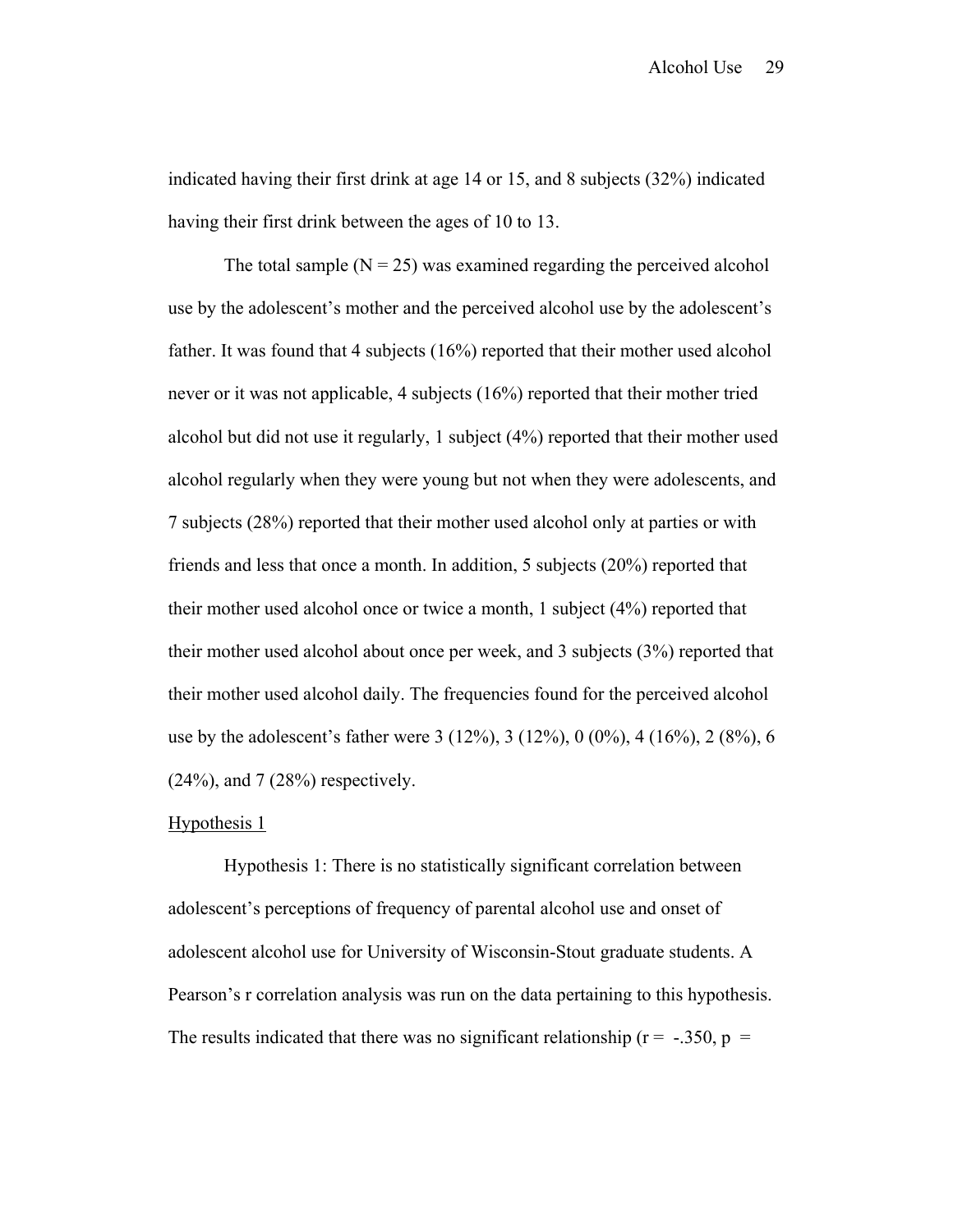.086) between perceived alcohol use by the adolescent's father and onset of adolescent alcohol use, therefore the null hypothesis for the father use variable was not rejected. The results indicate that there was a significant negative relationship ( $r = -.453$ ,  $p = .023$ ) between perceived alcohol use by the adolescent's mother and onset of adolescent alcohol use, therefore the null hypothesis for the mother use variable was rejected.

#### Hypothesis 2

 Hypothesis 2: There is no statistically significant correlation between adolescent's perceptions of family strength and onset of adolescent alcohol use for University of Wisconsin-Stout graduate students. A Pearson's r correlation analysis was run on the data pertaining to this hypothesis. The results indicated that there was no significant relationship ( $r = .070$ ,  $p = .740$ ) between perceived family strength and onset of adolescent alcohol use, therefore the null hypothesis was not rejected.

#### Discussion

The results indicated that a negative relationship existed yielding a result that indicated that adolescents with perceptions of high frequency of maternal alcohol use corresponded with low age of onset of adolescent alcohol use. This result was not found when looking at an adolescent's perceptions of the frequency of paternal alcohol use and onset of adolescent alcohol use. It was also not found that a positive relationship existed yielding a result that indicated that high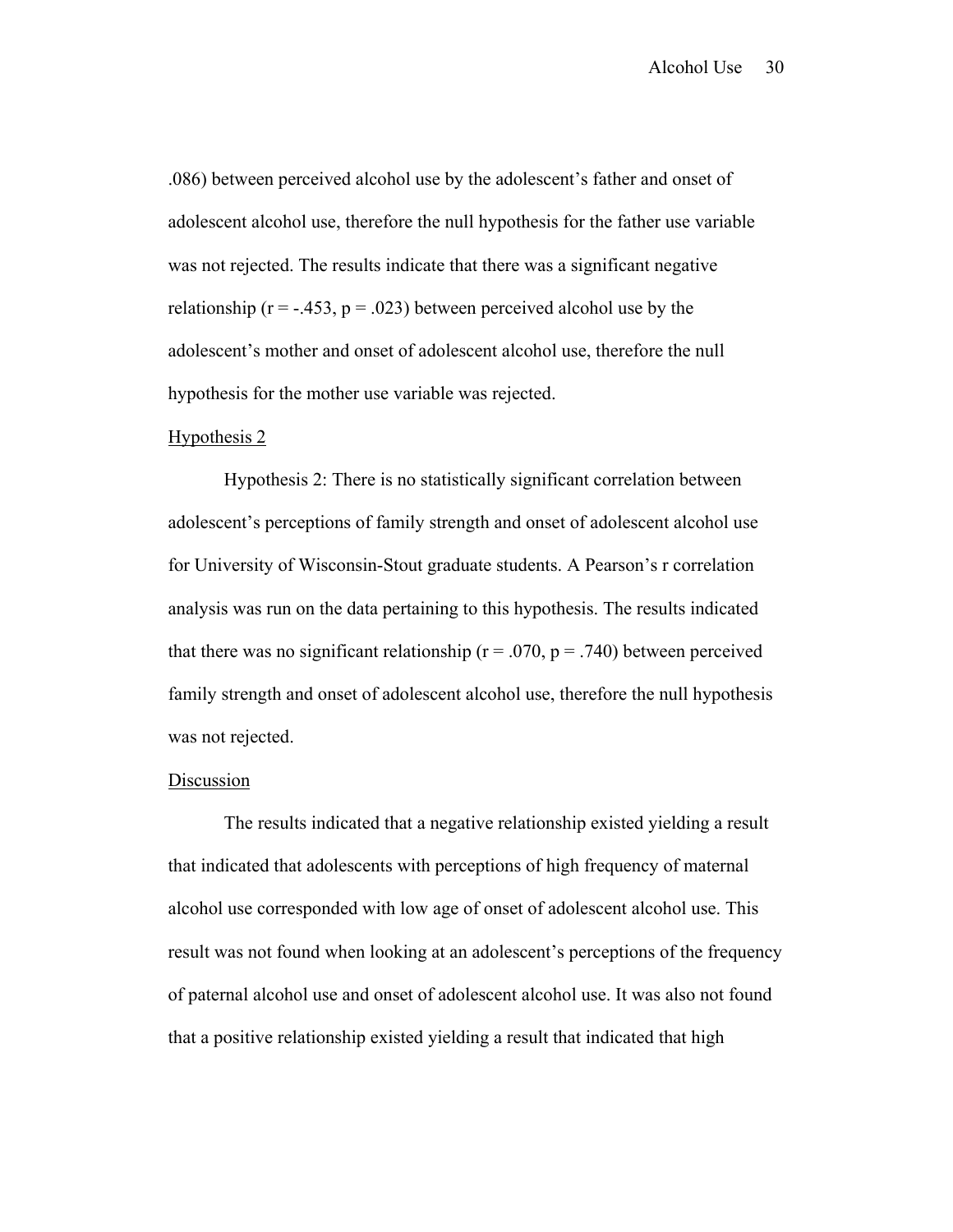perceived family strength corresponded with high age of onset of adolescent alcohol use.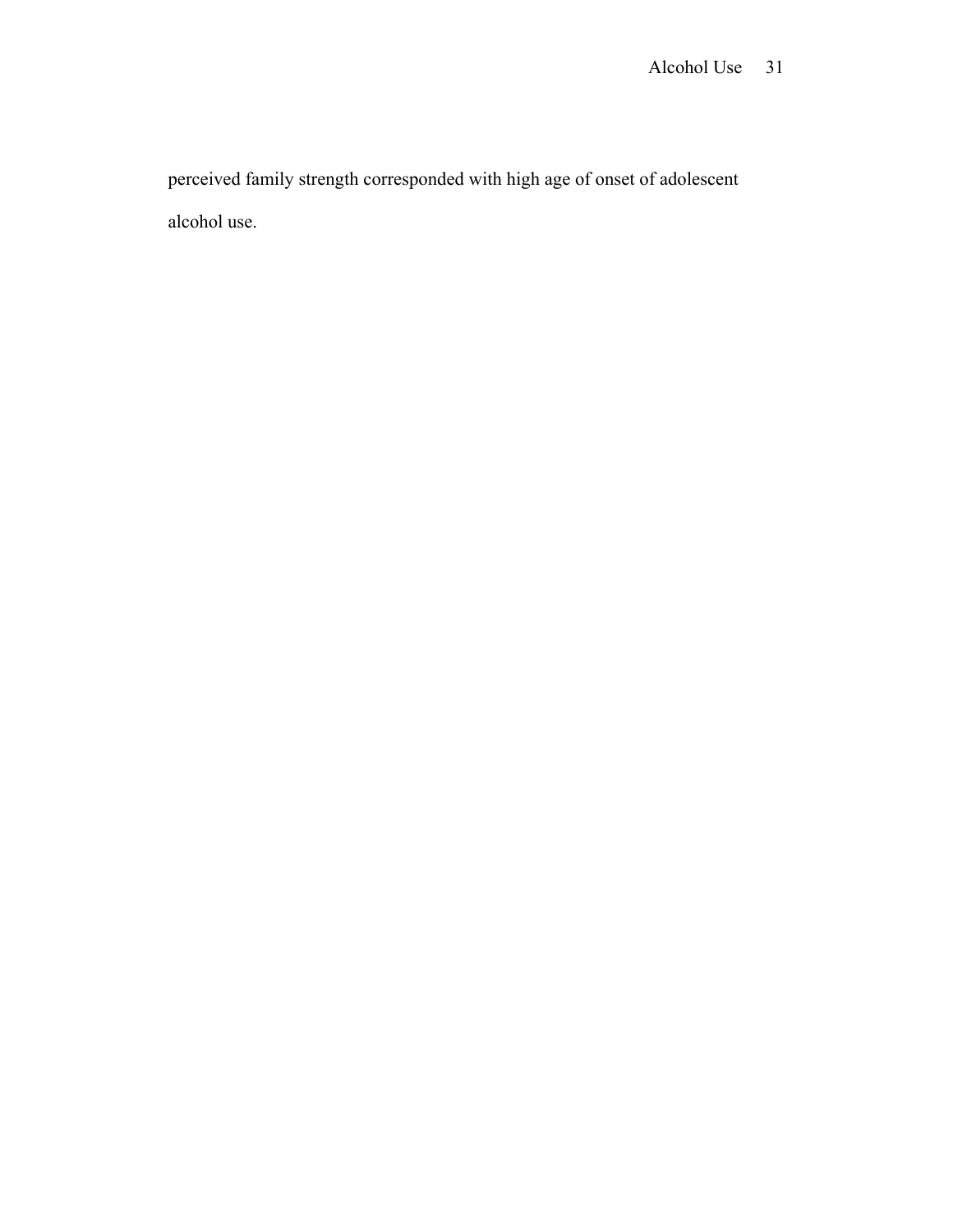# CHAPTER 5

Discussion, Conclusions, and Recommendations

#### Introduction

 This chapter will include a discussion of the results of the study and conclusions. The chapter will conclude with some recommendations for further research.

### Discussion

 According to the research findings, there was a moderate negative correlation between perceived maternal alcohol use and onset of adolescent alcohol use. There was no significant correlation found between perceived paternal alcohol use and onset of adolescent alcohol use. Previous research conducted by Barnes et al. (1986) and Needle et al. (1988) concurred with the study's findings. These research studies found that mothers are models for their adolescent's alcohol use with higher levels of alcohol use among adolescents who mothers use. They also found that father's use did not have a significant impact upon adolescent alcohol use (Barnes et al., 1986; Needle et al., 1988).

 However, Kafka and London (1991) refute the above findings. They found that father's, not mother's, alcohol use correlated significantly with adolescent alcohol use.

 In addition, the research findings yielded that there was no significant correlation between perceived family strength during adolescence and onset of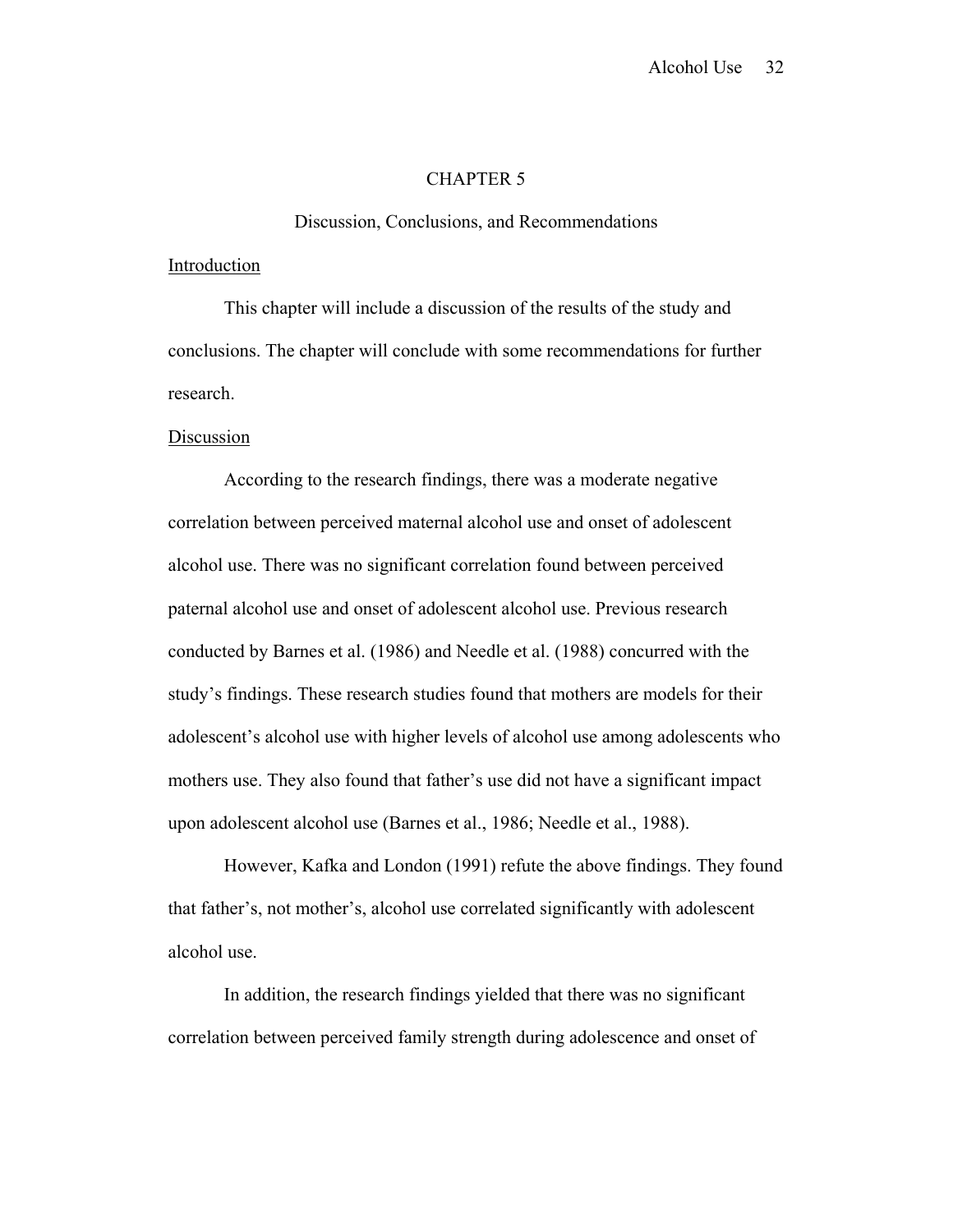adolescent alcohol use. Previous research (Duncan et al., 1994; Stice, Barrera, & Chassin, 1998) refutes the study's findings. Duncan et al. (1994) found that family cohesion was a factor that suppressed initial alcohol consumption. In addition, Stice et al. (1998) found that adolescents who reported parental support indicated that it impacted their adolescent alcohol use.

#### Conclusions

 Although the sample size was small, the results regarding an adolescent's perceptions of mother's and father's alcohol use and onset of adolescent alcohol use concur with most of the previous research conducted. However, this was not found when looking at family strength variables such as family cohesiveness and parental support and the impact on the onset of adolescent alcohol use.

 Further research should be conducted on this topic with a larger sample size to have a sample that is more representative of the total population. The other limitations addressed in the methodology, the undependable method of recall and the stigma attached to family alcohol use, may have been confounding variables that impacted the research results.

#### Recommendations for Further Research

 Replication of this research topic regarding perceptions of parental alcohol use and perceptions of family strength need further addressing. This is important because it gets right to the heart of the topic of what alcohol problem use is all about. This research shows that it not only matters what is actually happening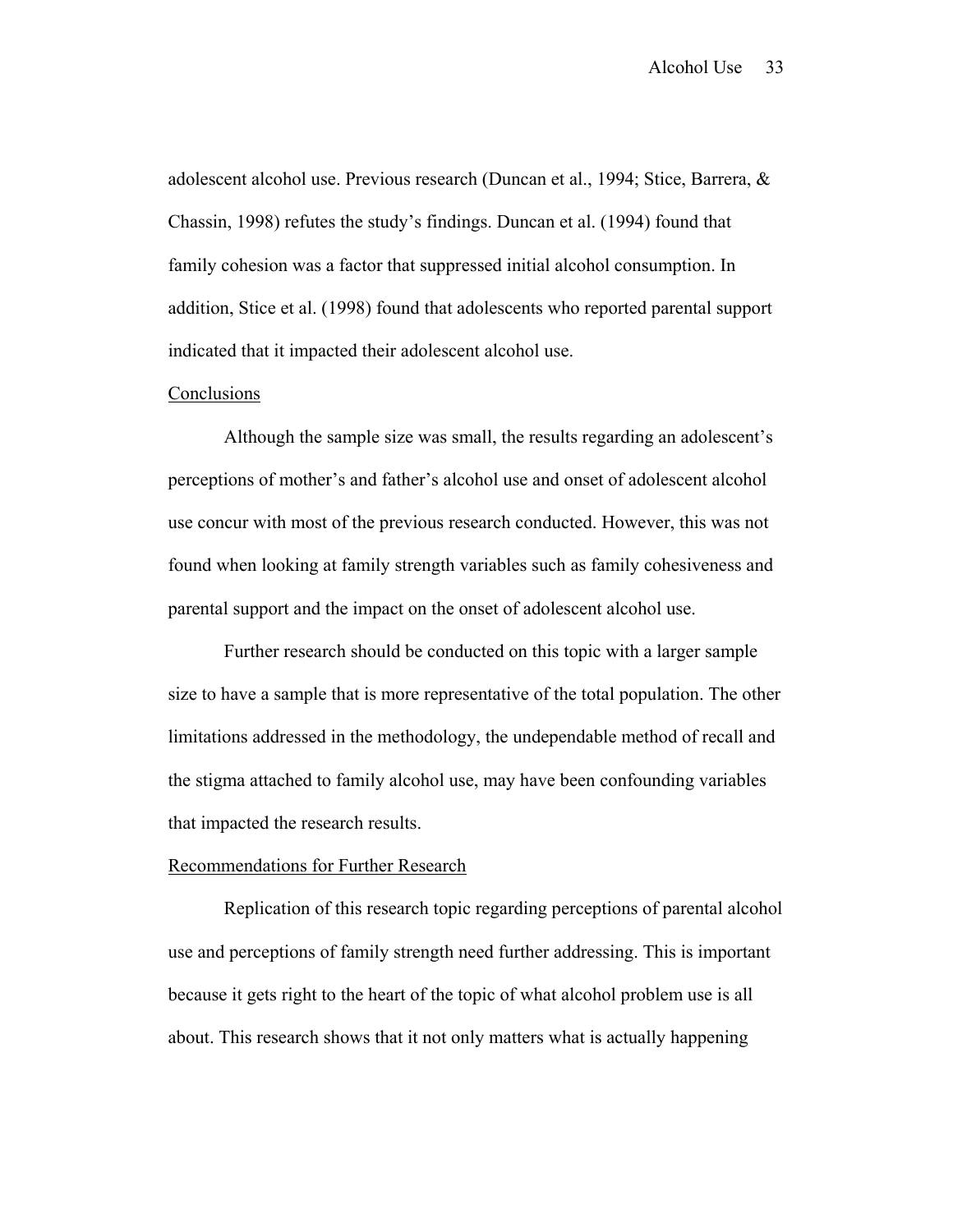with alcohol use, but that it matters what people see or perceive is actually happening. Just because an outsider may not think that a particular person abuses alcohol really does not matter to an adolescent who is viewing what they believe to be problem usage of alcohol by their parents.

 Adding a measure of parental self-reports of their own substance use could further this research. This would add to the present research because it would address the concept of denial. This issue would be touched on within such research because a difference between an adolescent's perception of parental alcohol use and a parental self-report measure indicating if problem usage exists could be detected. This result could determine if the adolescent is denying the fact that there is a problem with alcohol in the family.

 Another measure that could shed even more light onto this topic would be observation. An objective observer may see a problem behavior that the people in the family would not because they are removed from the situation and can be impartial.

 The use of more than one instrument to measure a particular construct would be useful. Instead of just using self-reports obtained through a recollection of happenings in adolescence, parental self-reports and observations could have also been used in conjunction with them in order to get a more accurate depiction of what has taken place within the family unit. In addition, replication of this study using a larger sample size and a more diversified sample of subjects could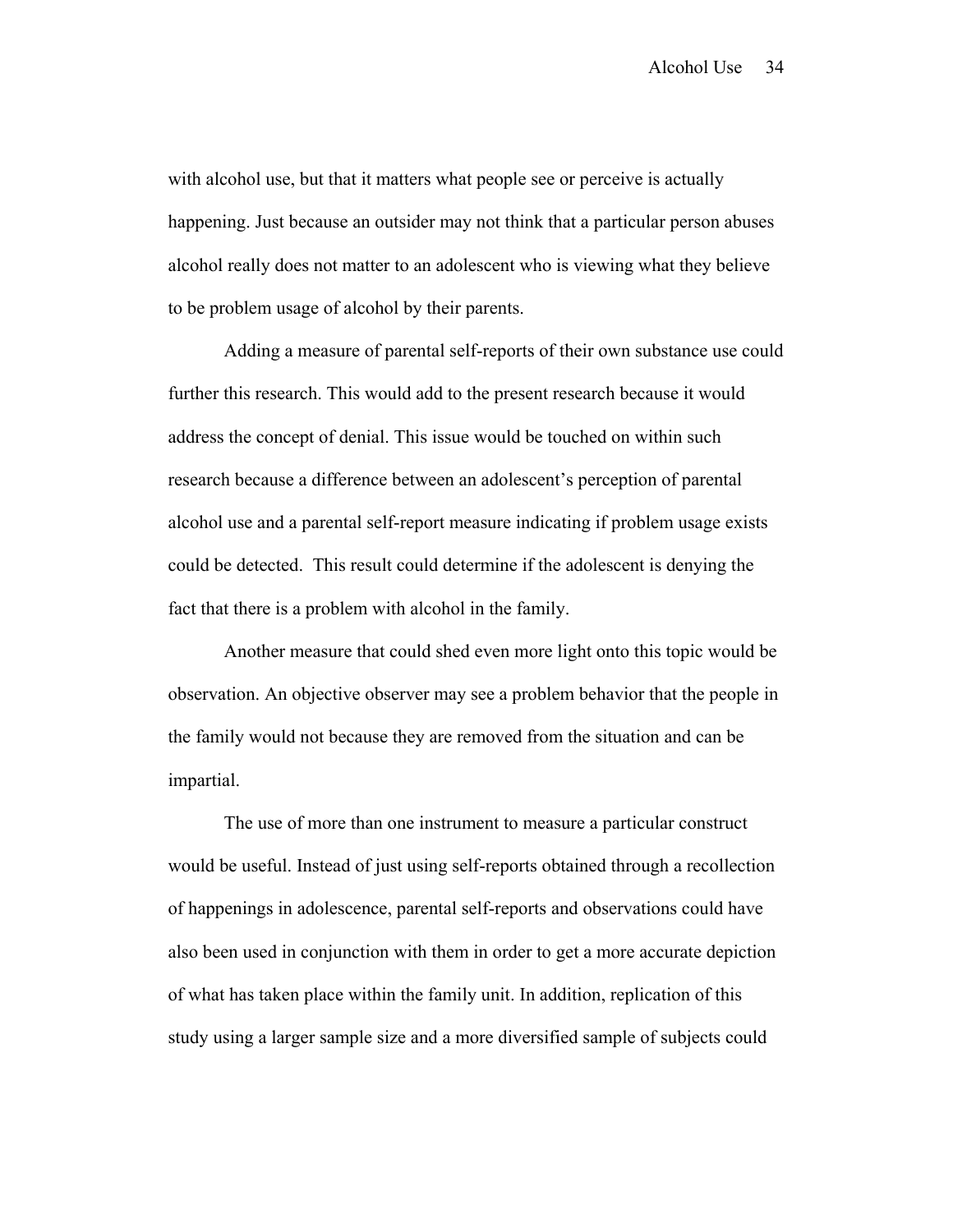enhance the results found by the researcher. A standardized introduction and debriefing could also be used during replication to control for confounding variables.

 By looking at the research that has been conducted and using the above suggestions, a researcher may be able to fill in the gaps in the research to obtaining a greater knowledge of family contributions to adolescent's alcohol use that may currently be missing. It is clear that this topic should not remain at the point that it stands at presently, but rather future research studies should be conducted.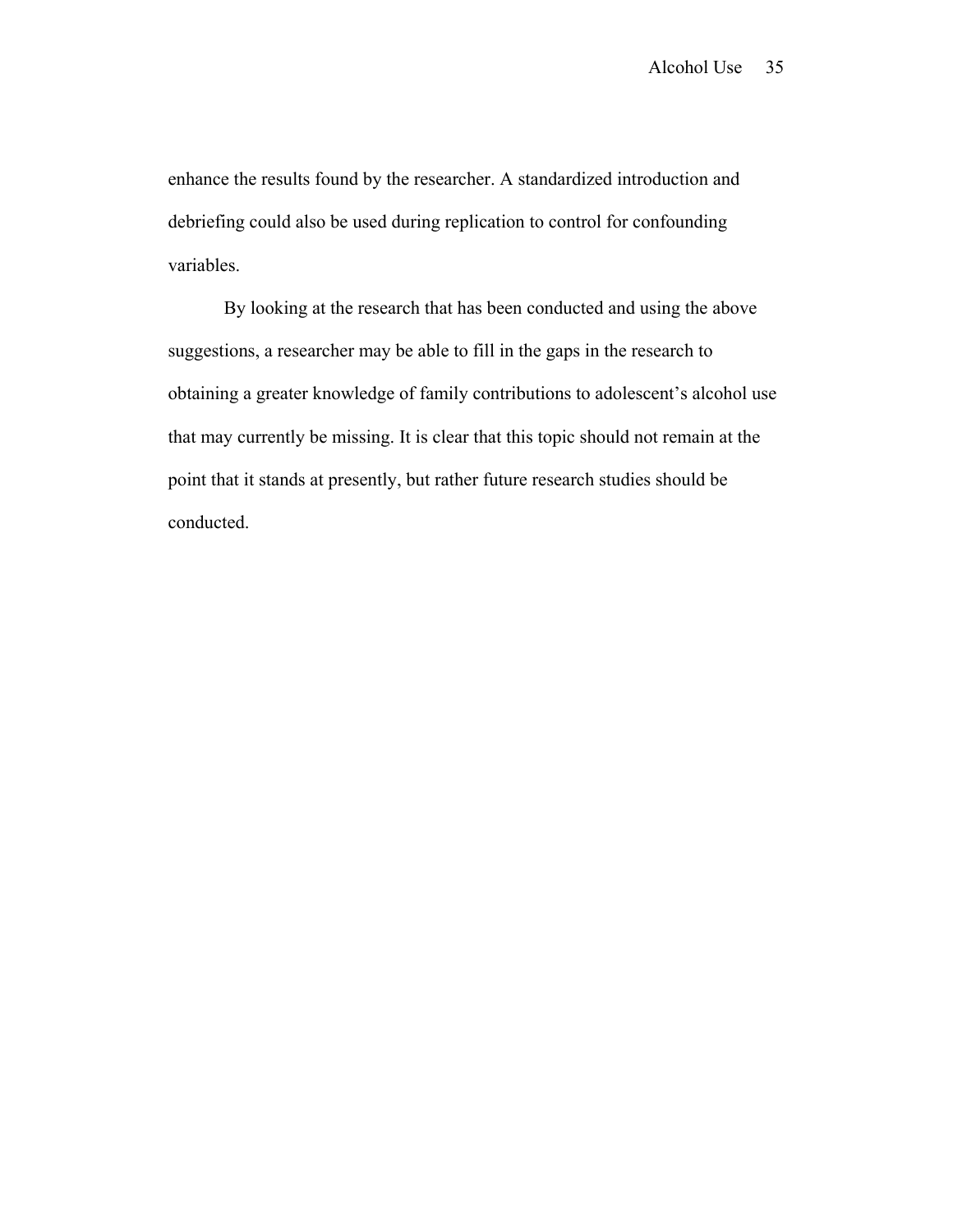#### REFERENCES

 Anderson, A. R., & Henry, C. S. (1994). Family system characteristics and parental behaviors as predictors of adolescent substance use. Adolescence, 114, 405-419.

 Barnes, G. M., & Farrell, M. P. (1992). Parental support and control as predictors of adolescent drinking, delinquency, and related problem behaviors. Journal of Marriage and the Family, 54, 763-776.

 Barnes, G. M., Farrell, M. P., & Cairns, A. (1986). Parental socialization factors and adolescent drinking behaviors. Journal of Marriage and the Family, 48, 27-36.

 Barnes, G. M., & Windle, M. (1987). Parent-adolescent interactions in the development of alcohol abuse and other deviant behaviors. Family Perspective, 21, 321-335.

 Bogenschneider, M. W., Raffaelli, M., & Tsay, J. C. (1998). Parent influences on adolescent peer orientation and substance use: The interface of parenting practices and values. Child Development, 69, 1672-1688.

 Brook, J. S., Whiteman, M., & Gordon, A. S. (1983). Stages of drug use in adolescence: Personality, peer, and family correlates. Developmental Psychology, 19, 269-277.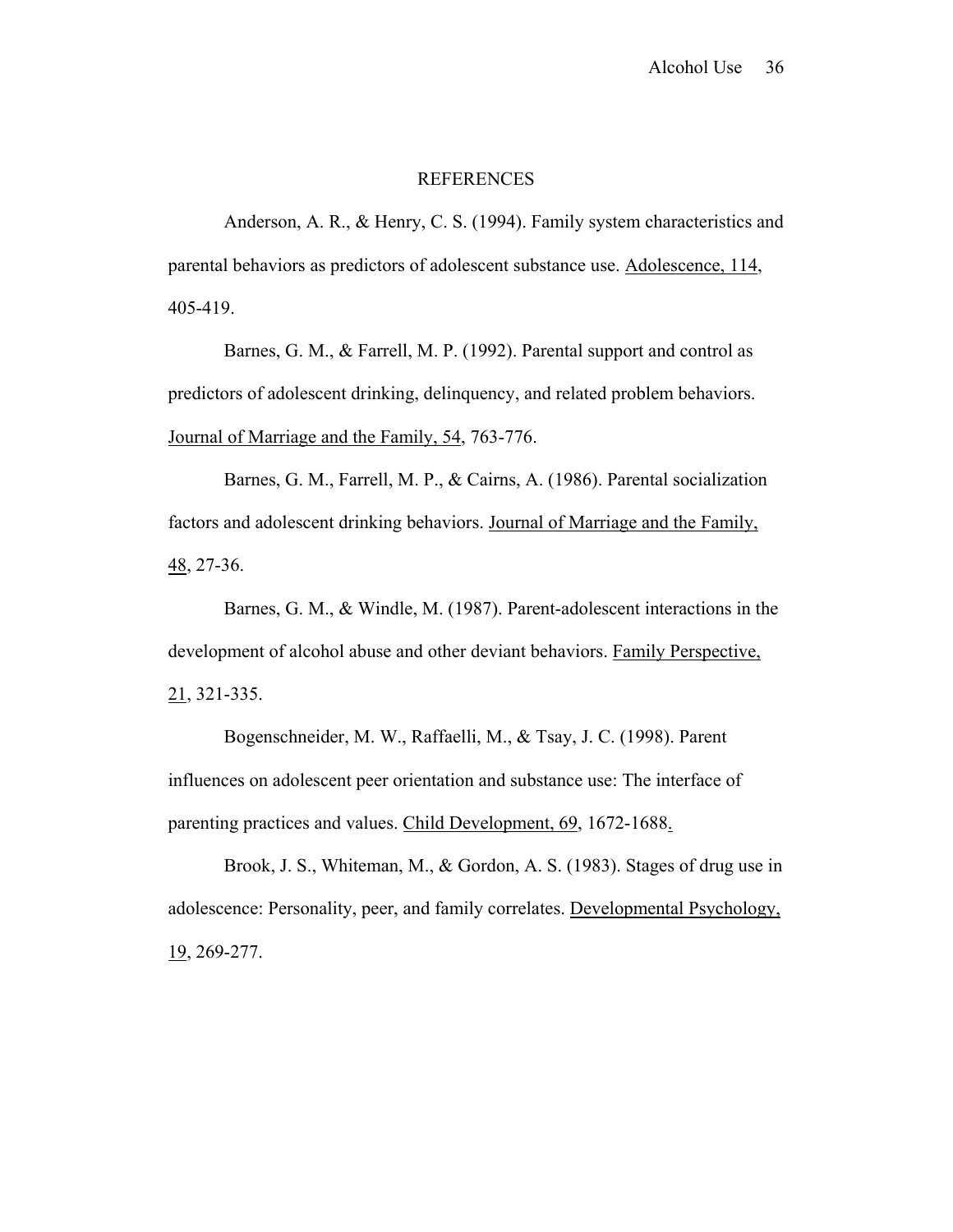Burnside, M. A., Baer, P. E., McLaughlin, R. J., & Pokorny, A. D. (1986). Alcohol use by adolescents in disrupted families. Alcoholism: Clinical and Experimental Research, 10, 274-278.

 Collins, R. L., Leonard, K. E., & Searles, J. S. (1990). Alcohol and the family: Research and clinical perspectives. New York: Guiliford.

 Dohery, W. J., & Needle, R. H. (1991). Psychological adjustment and substance use among adolescents before and after a parental divorce. Child Development, 62, 328-337.

 Duncan, T. E., Duncan, S. C., & Hops, H. (1994). The effects of family cohesiveness and peer encouragement on the development of adolescent alcohol use: A cohort-sequential approach to the analysis of longitudinal data. Journal of Studies on Alcohol, 55, 58-599.

 Epstein, J. A., Botvin, G. J., Diaz, T., & Schinke, S. P. (1995). The role of social factors and individual characteristics in promoting alcohol use among inner-city minority youths. Journal of Studies on Alcohol, 56, 39-46.

 Flewelling, R. L., & Bauman, K. E. (1990). Family structure as a predictor of initial substance use and sexual intercourse in early adolescence. Journal of Marriage and the Family, 52, 171-181.

 Gliksman, L., & Smythe, P. C. (1982). Adolescent involvement with alcohol. Journal of Studies on Alcohol, 43, 370-378.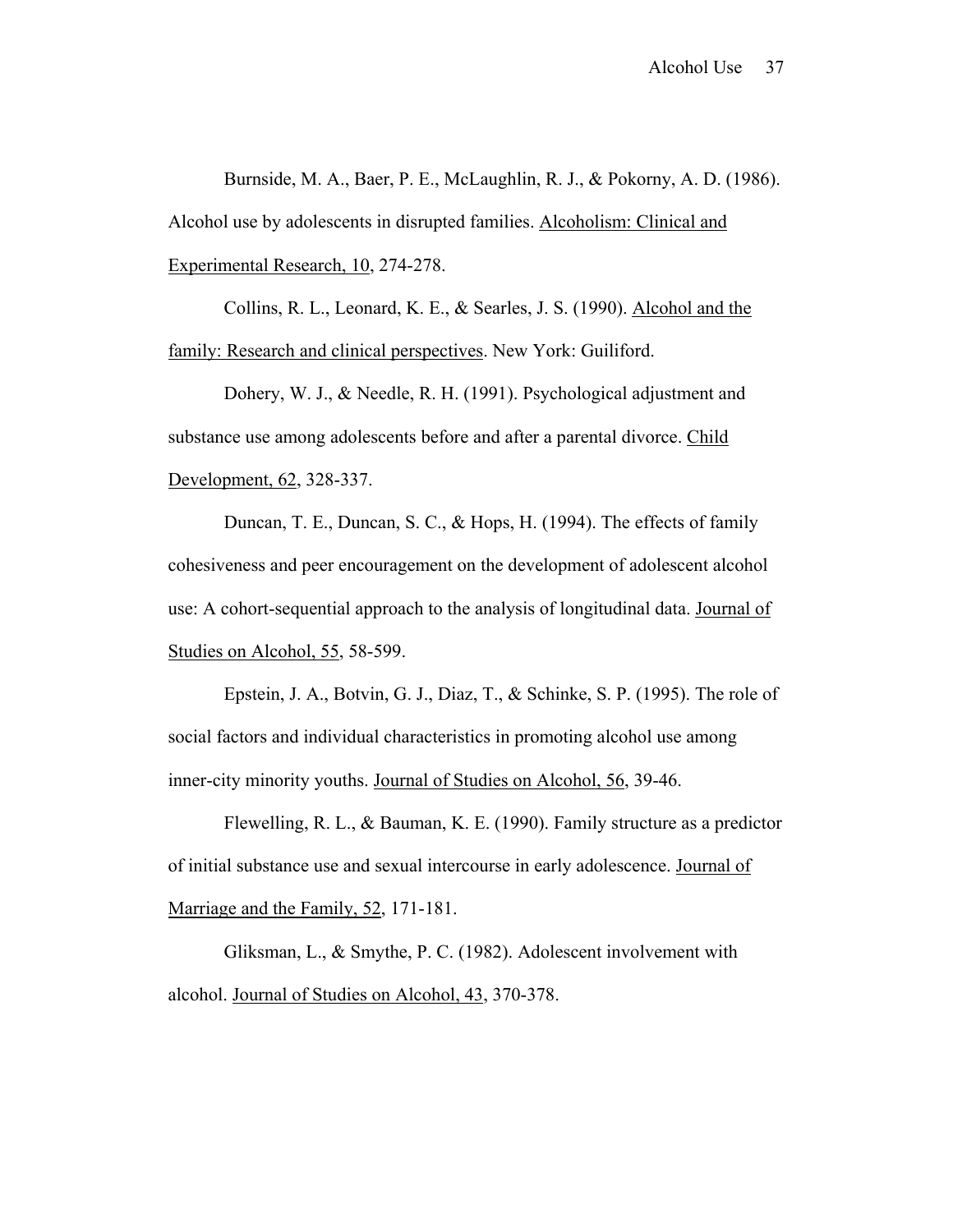Hundleby, J. D., & Mercer, G. W. (1987). Family and friends as social environments and their relationship to young adolescents' use of alcohol, tobacco, and marijuana. Journal of Marriage and the Family, 49, 151-164.

 Johnston, L. D., O'Malley, P. M., & Bachman, J. G. (1998). National survey results on drug use from the monitoring the future study, 1975-1997: Volume I Secondary School Students. (DHHS Publication No. 98-4345). Rockville, MD: National Institute on Drug Abuse.

 Kafka, R. R., & London, P. (1991). Communication in relationships and adolescent substance use: The influence of parents and friends. Adolescence, 26, 587-597.

 Mayer, J., & Filstead, W. J. (1979). The adolescent alcohol involvement scale: An instrument for measuring adolescent use and misuse of alcohol. Journal of Studies on Alcohol, 40, 291-300.

 Moberg, D. P. (1983). Identifying adolescents with alcohol problems. Journal of Studies on Alcohol, 44, 701-721.

 Needle, R. H., Su, S. S., & Doherty, W. J. (1990). Divorce, remarriage, and adolescent substance use: A prospective longitudinal study. Journal of Marriage and the Family, 52, 157-169.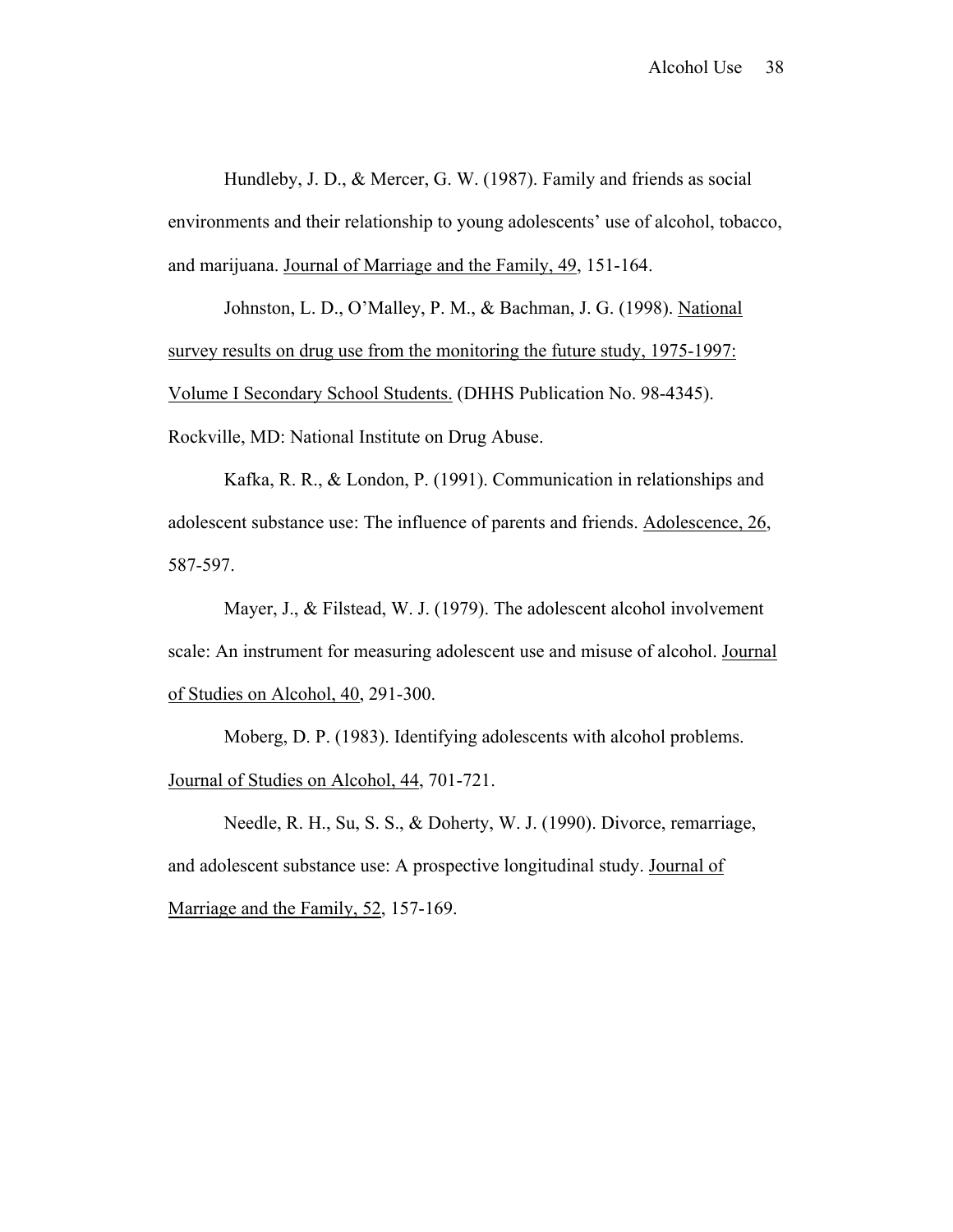Needle, R. H., Su, S. S., Doherty, W. J., Lavee, Y., & Brown, P. (1988). Familial, interpersonal, and intrapersonal correlates of drug use: A longitudinal comparison of adolescents in treatment, drug-using adolescents not in treatment, and non-drug-using adolescents. International Journal of the Addictions, 23, 1211-1240.

 Newcomb, M. D., & Harlow, L. L. (1986). Life events and substance use among adolescents: Mediating effects of perceived loss of control and meaninglessness in life. Journal of Personality and Social Psychology, 51, 564- 577.

 Newcomb, M. D., Maddahian, E., & Bentler, P. M. (1986). Risk factors for drug use among adolescents: Concurrent and longitudinal analyses. American Journal of Public Health, 76, 525-531.

 O'Malley, P. M., Johnston, L. D., & Bachman, J. G. (1998). Alcohol use among adolescents. Alcohol Health & Research World, 22, 85-93.

 Rollins, B. C., & Thomas, D. L. (1979). Parental support, power, and control techniques in the socialization of children. In W. R. Burr, R. Hill, F. I. Nye, & I. L. Reiss (Eds.) Contemporary theories about the family: Researchbased theories. (Vol. 1, pp. 317-364). New York: Free Press.

Santrock, J. W. (1996). Adolescence: An introduction  $(6<sup>th</sup>$  ed.). Dubuque, IA: Brown & Benchmark.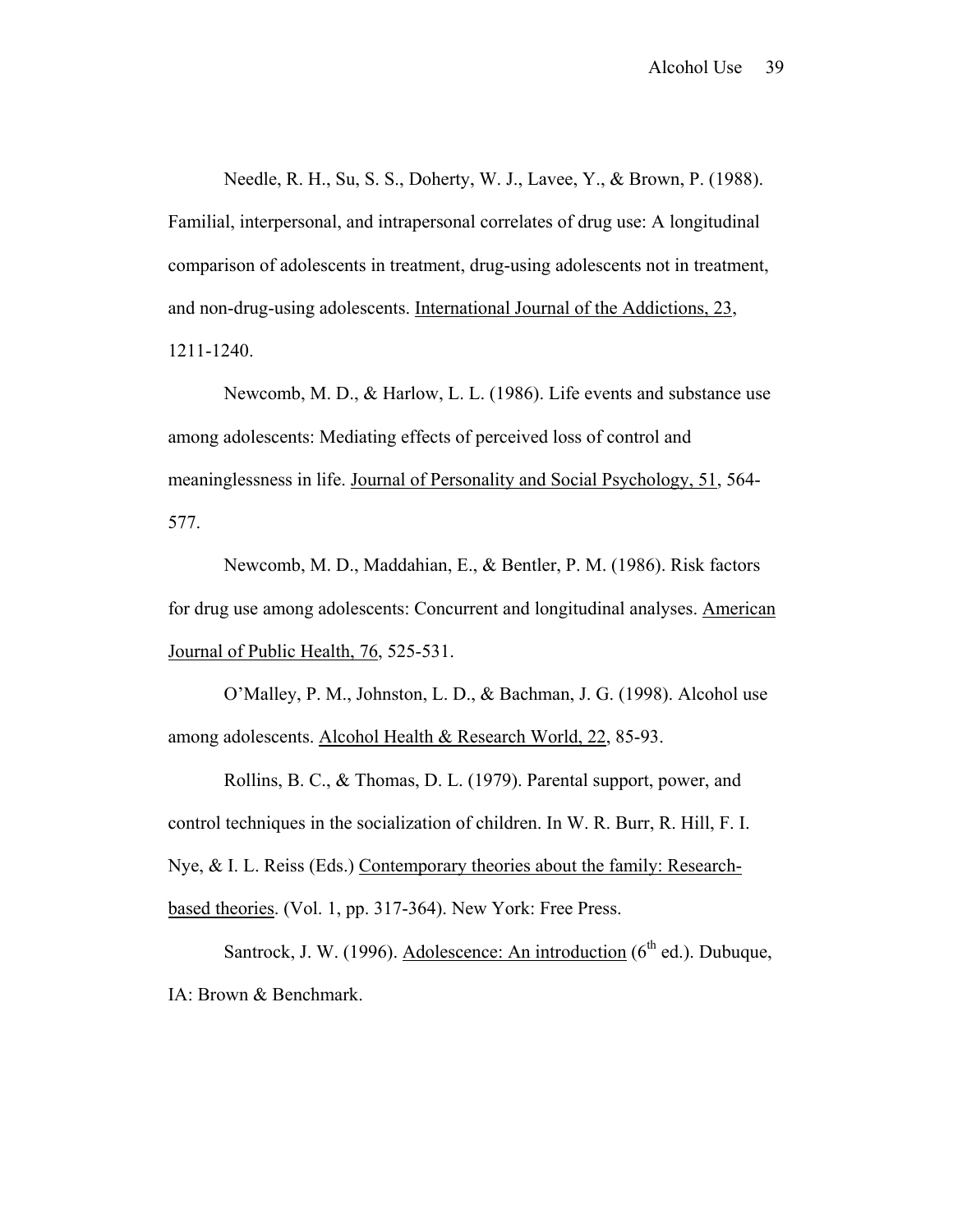Stice, E., Barrera Jr., M., & Chassin, L. (1998). Prospective differential prediction of adolescent alcohol use and problem use: Examining the mechanisms of effect. Journal of Abnormal Psychology, 107, 616-628.

 Webb, J. A., & Baer, P. E. (1995). Influence of family disharmony and parental alcohol use on adolescent social skills, self-efficacy, and alcohol use. Addictive Behaviors, 20, 127-135.

 Woititz, J. G. (1987). Marriage on the rocks: Learning to live with yourself and an alcoholic. Pompano Beach, FL: Health Communications.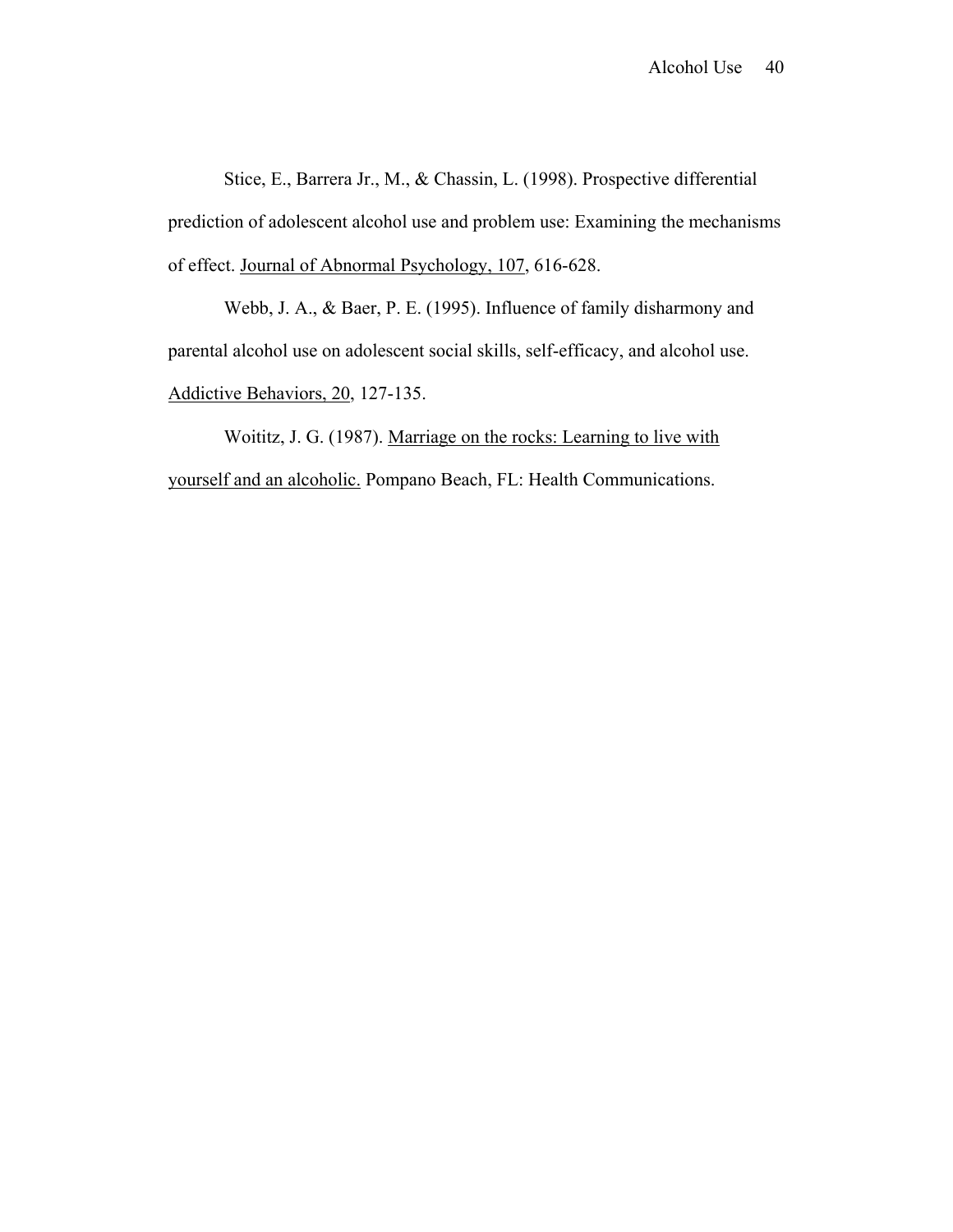# Appendix A

# PACKET OF MATERIALS

# Consent for Participation

This research examines the perceptions of parental alcohol use, family strength, and personal alcohol use during adolescence. The goal of this study is to evaluate questionnaires that measure these variables and examine any relationships that might exist. Before completing the packet of questionnaires, please read and then sign the consent form, indicating that you understand the potential risks and benefits of participation, and that you understand your rights as a participant. If you have any questions, please contact Amy M. Bauman, the primary researcher, at [kabauman@nelson](mailto:kabauman@nelson-tel.net)[tel.net,](mailto:kabauman@nelson-tel.net) or Rod Crist, the research advisor, at [cristro@uwstout.edu](mailto:cristr@uwstout.edu).

# RISKS

There is little or no risk to you in filling out these questionnaires. Your responses are completely confidential.

# **BENEFITS**

Although the results of this study may be of benefit to others in the future, there is no direct benefit to you by participating in this study.

# CONFIDENTIALITY OF RESPONSES

Your answers are strictly confidential. Only the primary researcher or her designee will have access to the confidential raw data.

# RIGHT TO WITHDRAW OR DECLINE TO PARTICIPATE

Your participation in this study is entirely voluntary. You may choose not to participate without any adverse consequences to you. Should you choose to participate and later wish to withdraw from the study, you may discontinue your participation at this time without incurring adverse consequences.

NOTE: Questions or concerns about participation in the research or subsequent complaints should be addressed first to the researcher or research advisor and second to Dr. Ted Knous, Chair, UW-Stout Institutional Review Board for the Protection of Human Subjects in Research, 11 HH, UW-Stout, Menomonie, WI 54751, phone (715) 232-1126.

I attest that I have read and understood the above description, including potential risks, benefits, and my rights as a participant, and that all of my questions about the study have been answered to my satisfaction. I hereby give my informed consent to participate in this research study.

Signature Date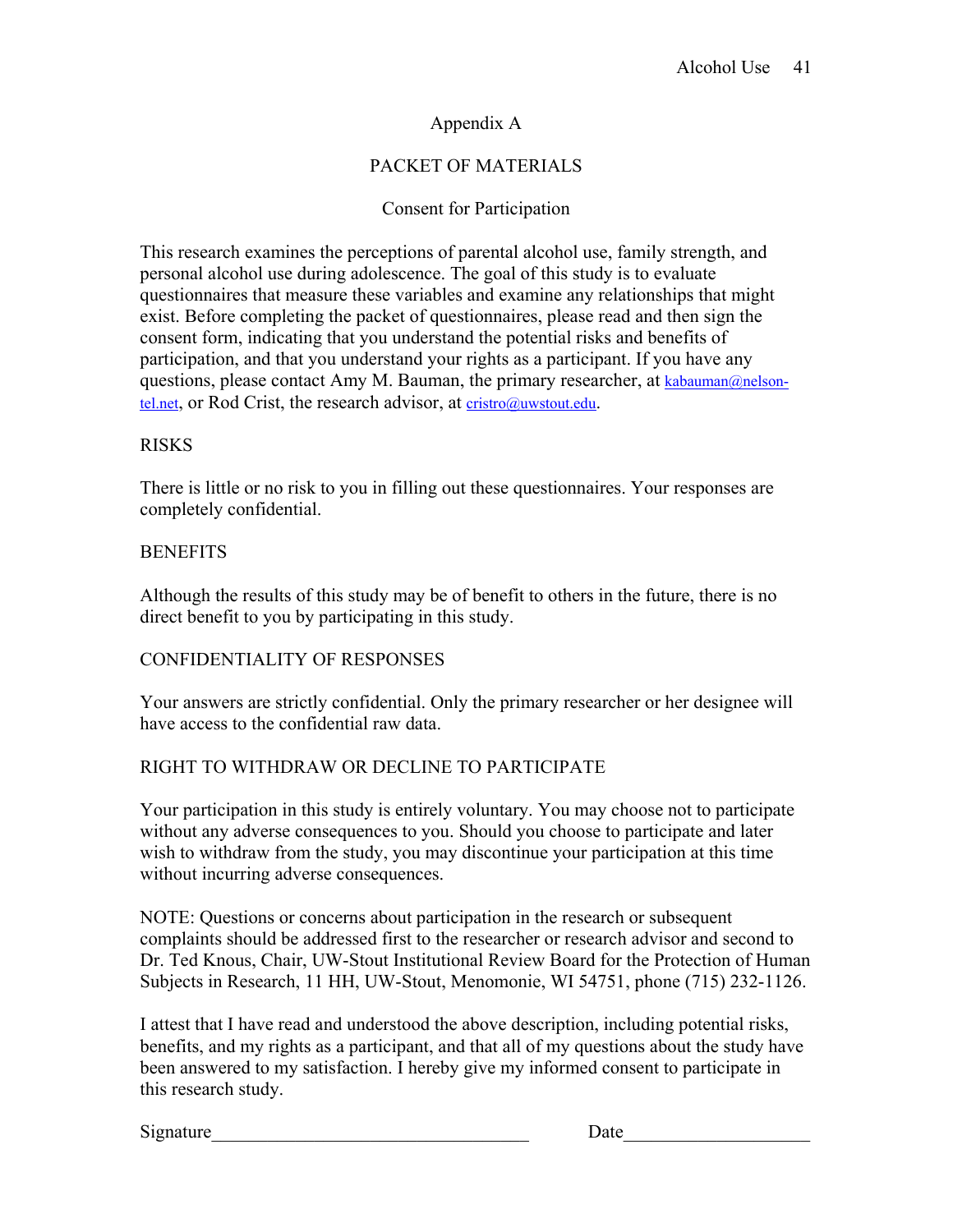# Consent for Participation

This research examines the perceptions of parental alcohol use, family strength, and personal alcohol use during adolescence. The goal of this study is to evaluate questionnaires that measure these variables and examine any relationships that might exist. Before completing the packet of questionnaires, please read and then sign the consent form, indicating that you understand the potential risks and benefits of participation, and that you understand your rights as a participant. If you have any questions, please contact Amy M. Bauman, the primary researcher, at [kabauman@nelson](mailto:kabauman@nelson-tel.net)[tel.net,](mailto:kabauman@nelson-tel.net) or Rod Crist, the research advisor, at [cristro@uwstout.edu](mailto:cristr@uwstout.edu).

# RISKS

There is little or no risk to you in filling out these questionnaires. Your responses are completely confidential.

# **BENEFITS**

Although the results of this study may be of benefit to others in the future, there is no direct benefit to you by participating in this study.

# CONFIDENTIALITY OF RESPONSES

Your answers are strictly confidential. Only the primary researcher or her designee will have access to the confidential raw data.

# RIGHT TO WITHDRAW OR DECLINE TO PARTICIPATE

Your participation in this study is entirely voluntary. You may choose not to participate without any adverse consequences to you. Should you choose to participate and later wish to withdraw from the study, you may discontinue your participation at this time without incurring adverse consequences.

NOTE: Questions or concerns about participation in the research or subsequent complaints should be addressed first to the researcher or research advisor and second to Dr. Ted Knous, Chair, UW-Stout Institutional Review Board for the Protection of Human Subjects in Research, 11 HH, UW-Stout, Menomonie, WI 54751, phone (715) 232-1126.

I attest that I have read and understood the above description, including potential risks, benefits, and my rights as a participant, and that all of my questions about the study have been answered to my satisfaction. I hereby give my informed consent to participate in this research study.

| Signature | Jate |
|-----------|------|
|-----------|------|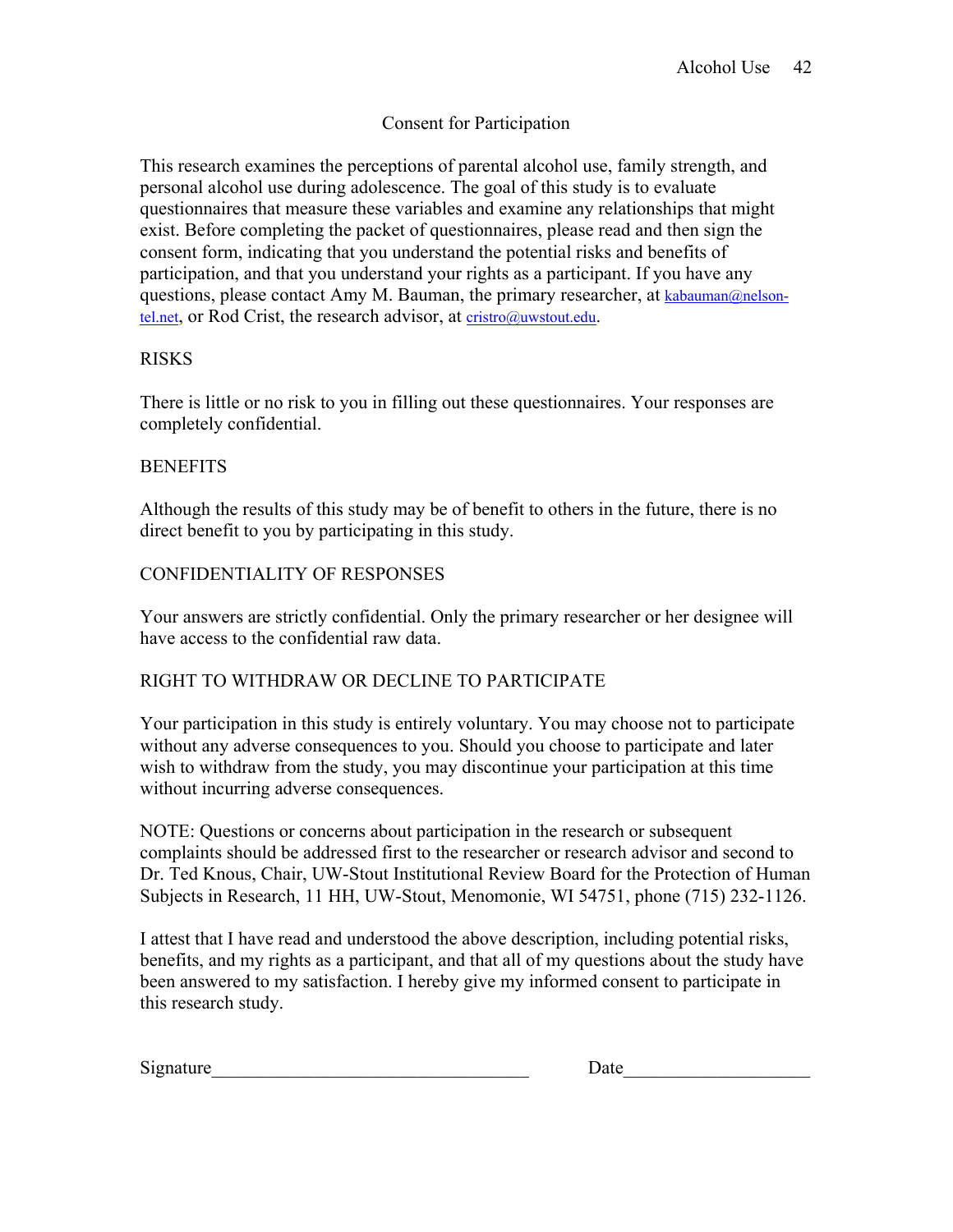# FAMILY STRENGTHS

Please rate the following items with the provided response choices as they applied to your family while you were growing up as an adolescent (ages 10 to 18) throughout your secondary schooling. **This requires you to think back to this period in your life and recall the perceptions you had of your family.** 

# Response Choices

|  | Strongly Moderately Neither Agree Moderately | Strongly |
|--|----------------------------------------------|----------|
|  | Disagree Disagree Nor Disagree Agree         | Agree    |

1. We could express our feelings.

 $\overline{a}$ 

 $\overline{a}$ 

- 2. We tended to worry about many things.
- 3. We really trusted and confided in each other.
- 4. We had the same problems over and over.
- 5. Family members felt loyal to the family.
- 6. Accomplishing what we wanted to do seemed difficult for us.
- **7.** We were critical of each other.
- 8. We shared similar values and beliefs as a family.
- 9. Things worked out well for us as a family.
- 10. Family members respected one another.
- 11. There were many conflicts in our family.
- 12. We were proud of our family.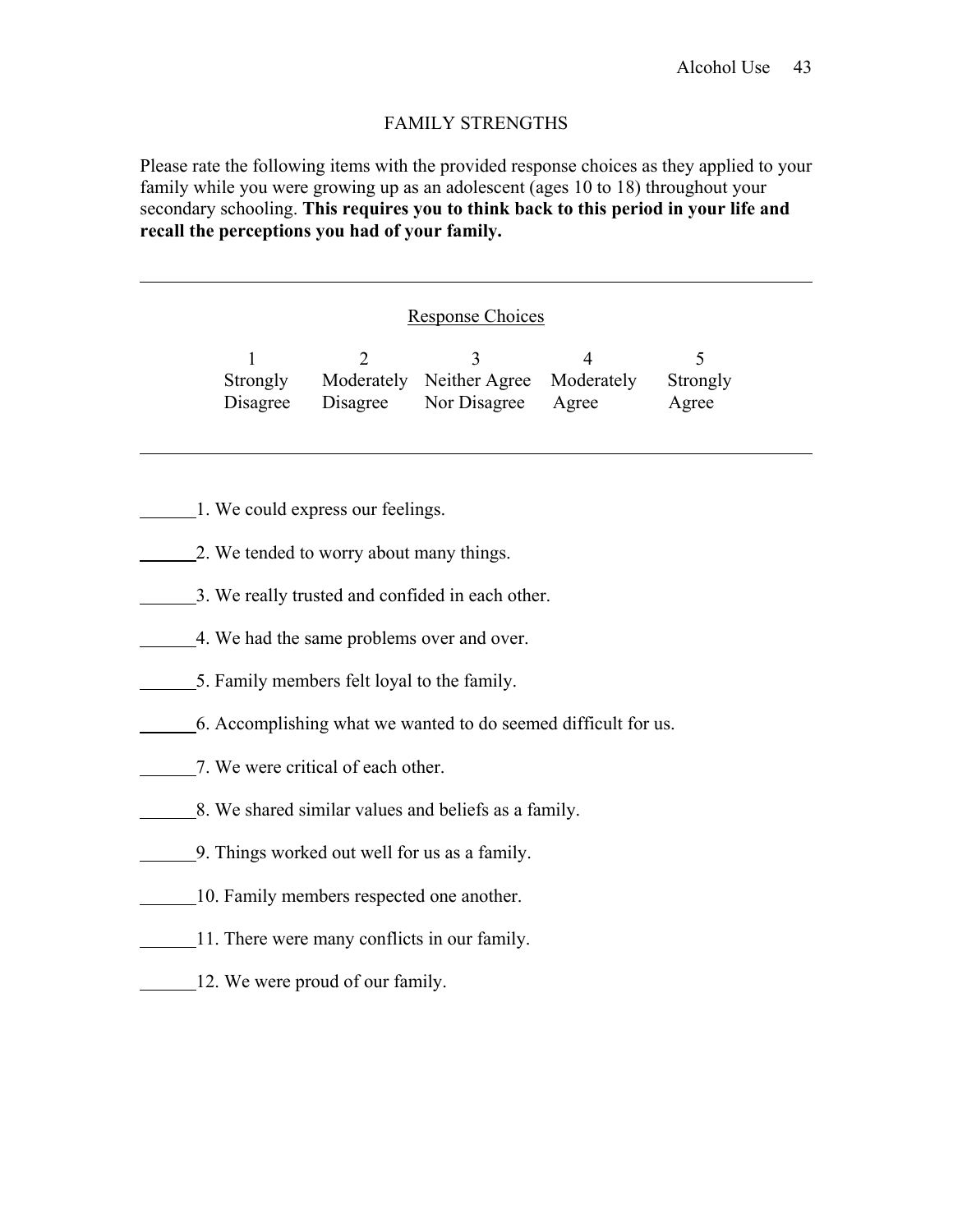# Adolescent Alcohol Involvement Scale (AAIS)

Please circle the response to the following item that applies to you.

When did you take your first drink?

a. never

 $\overline{a}$ 

- **b.** after age 17
- **c.** at age 16 or 17
- **d.** at age 14 or 15
- **e.** between the ages 10 to 13
- **f.** before age 10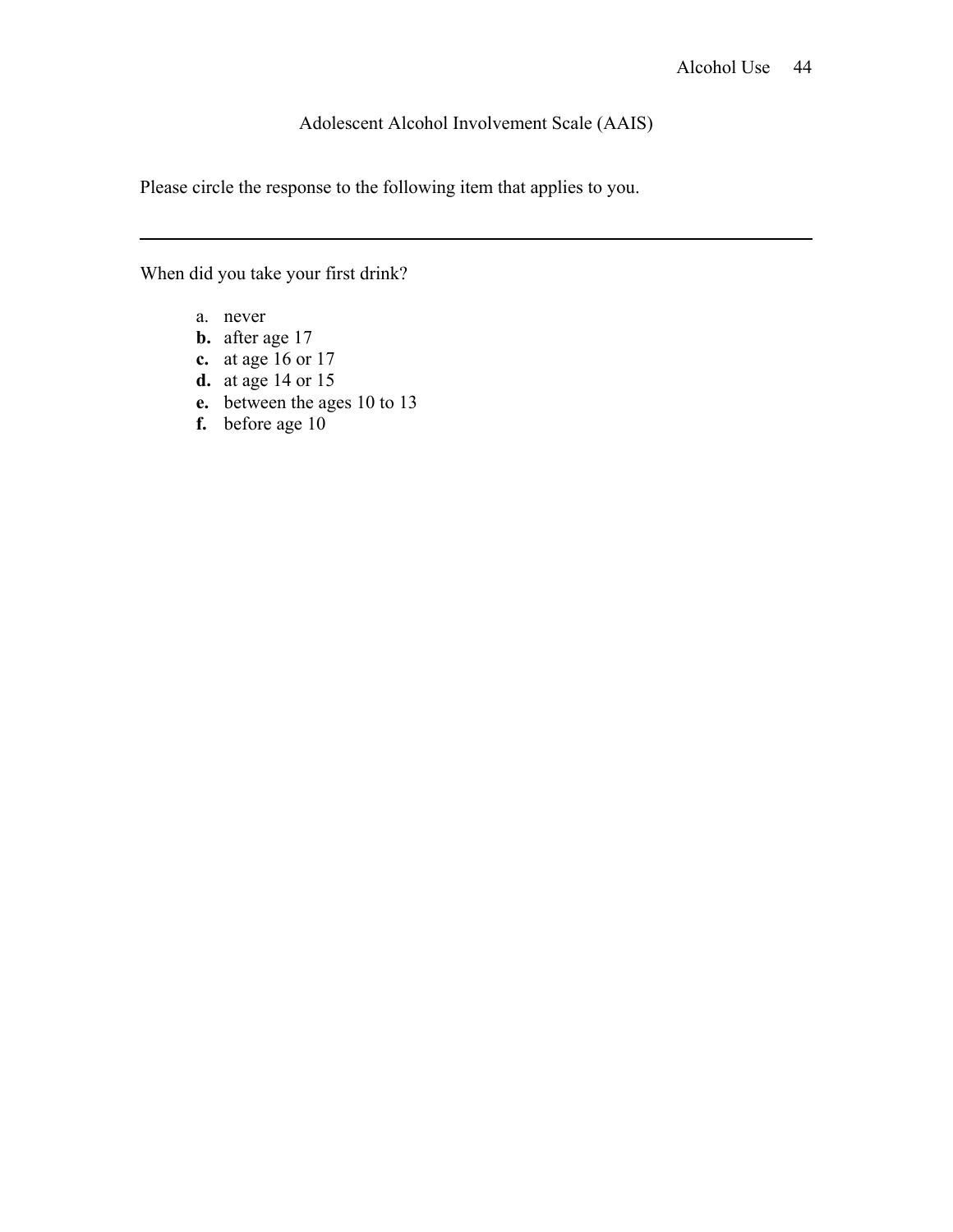# Perceived Parental Alcohol Use Scale

Please rate the following items by circling the appropriate response as they applied to your parents while you were growing up as an adolescent (age 10 to 18) throughout your secondary schooling. **This requires you to think back to this period in your life and recall the perceptions you had of your parents' alcohol use.** 

How frequently did your mother/stepmother (*that you lived with)* use alcohol?

- 1. Never or not applicable
- 2. Tried alcohol but did not use it regularly
- 3. Regularly used alcohol when I was young, but did not use it regularly when I was an adolescent
- 4. Used only at parties or with friends and less than once a month
- 5. Used once or twice a month
- 6. Used about once a week
- 7. Used daily

 $\overline{a}$ 

How frequently did your father/stepfather (*that you lived with*) use alcohol?

- 1. Never or not applicable
- 2. Tried alcohol but did not use it regularly
- 3. Regularly used alcohol when I was young, but did not use it regularly when I was an adolescent
- 4. Used only at parties or with friends and less than once a month
- 5. Used once or twice a month
- 6. Used about once a week
- 7. Used daily